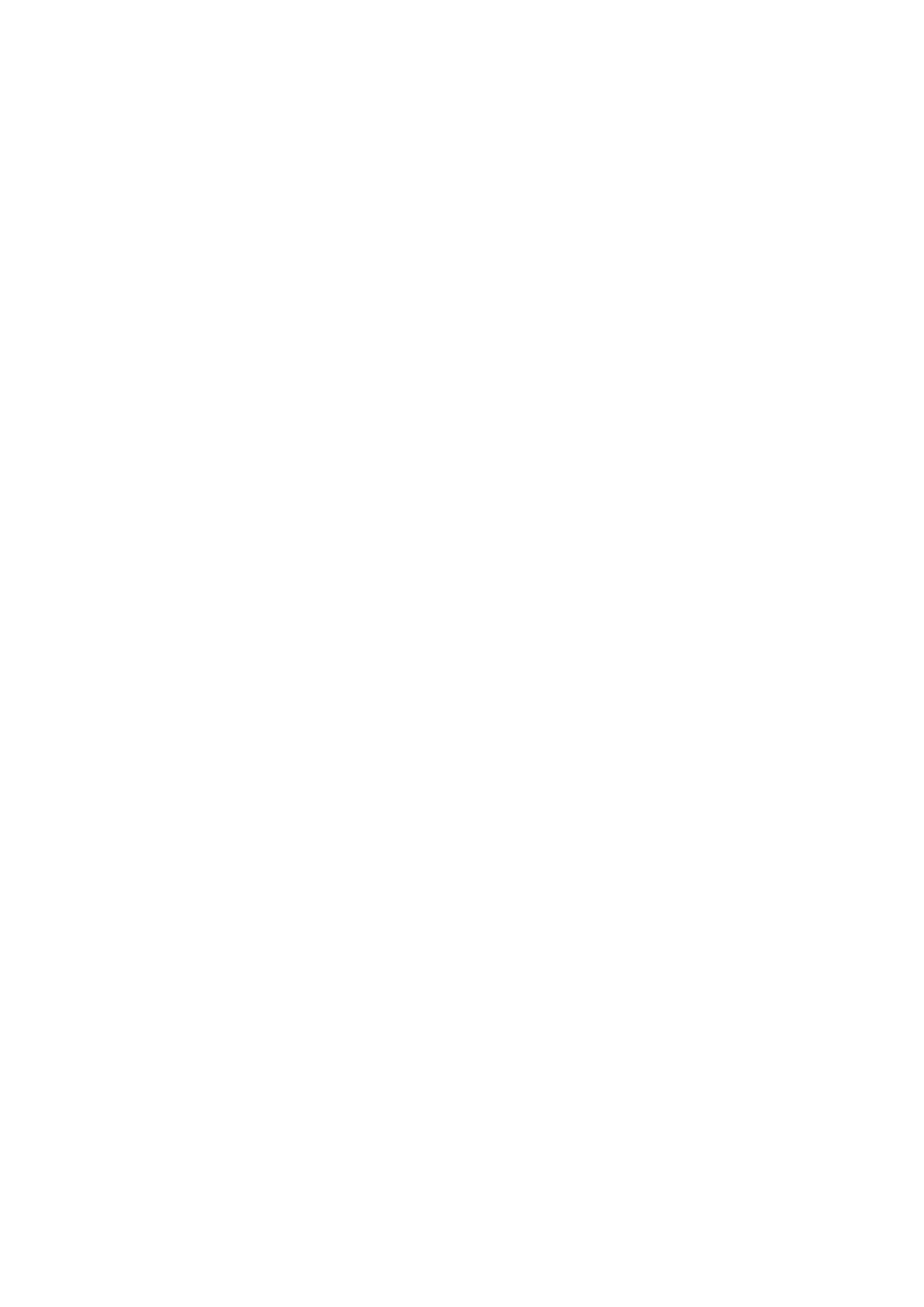

## **POLICY AND STRATEGY**

<span id="page-2-0"></span>

| Tax policy report: | Cabinet paper - Collection of IRD numbers for the |  |  |  |  |
|--------------------|---------------------------------------------------|--|--|--|--|
|                    | transfer of main homes                            |  |  |  |  |

| Date:                  | 2 May 2019    | <b>Priority:</b>                     | High |
|------------------------|---------------|--------------------------------------|------|
| <b>Security level:</b> | In Confidence | <b>Report number:</b> $ $ IR2019/235 |      |

### **Action sought**

|                     | <b>Action sought</b>                                                                                     | <b>Deadline</b>          |
|---------------------|----------------------------------------------------------------------------------------------------------|--------------------------|
| Minister of Revenue | <b>Agree</b> to recommendations<br><b>Authorise</b> the lodgement of the attached<br>Cabinet paper       | 10 am Thursday 16<br>May |
|                     | <b>Refer</b> a copy of this paper to the Minister<br>of Finance and the Minister for Land<br>Information |                          |

## **Contact for telephone discussion (if required)**

| <b>Name</b>      | <b>Position</b>       | <b>Telephone</b> |
|------------------|-----------------------|------------------|
| $ S \, 9(2)(a) $ | Senior Policy Advisor | s 9(2)(a)        |
| ;9(2)(a)         | Senior Policy Analyst |                  |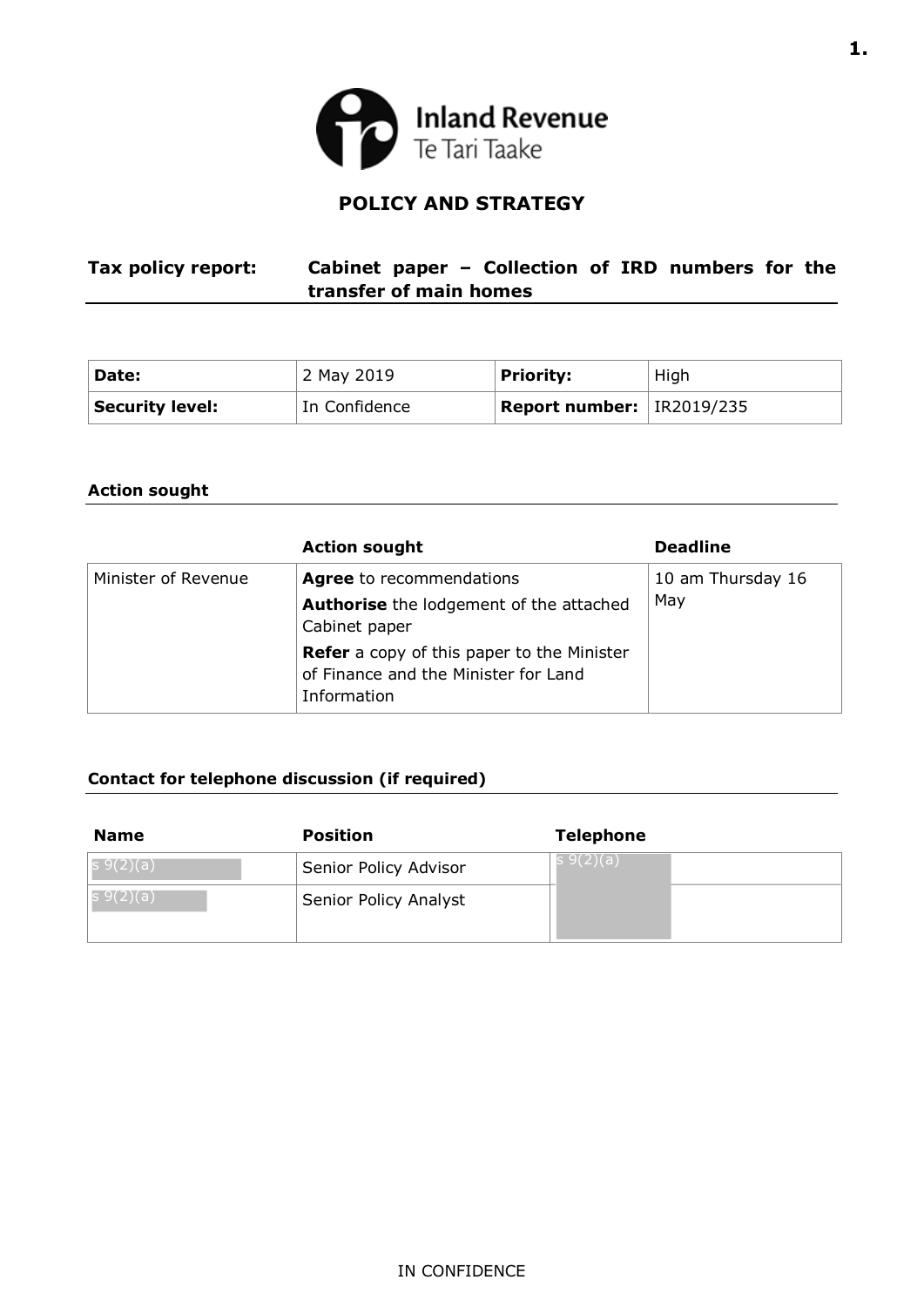Minister of Revenue

## **Cabinet paper – Collection of IRD numbers for the transfer of main homes**

### **Introduction**

- 1. This report asks you to consider the attached draft Cabinet paper *Collection of IRD numbers for the transfer of main homes* and, following any changes you wish to make, refer it to Cabinet office by 10 am Thursday 16 May so that it may be considered by the Cabinet Economic Development Committee (DEV) at its meeting on Wednesday 22 May 2019.
- 2. This report seeks your agreement to the following:
	- Removal of the exemption for transfers by individuals of a main home from the requirements to provide IRD numbers (and if the person is tax resident in another country, the name of that country and their tax identification number (TIN) for that country) when transferring a property.
	- A remedial amendment to update the reference in the Tax Administration Act 1994 information collection, use and disclosure provisions; and to update the reference to the Land Transfer Act 1952 to the current section in the Land Transfer Act 2017.
	- Inclusion of the amendments in a Supplementary Order Paper (SOP) to the Taxation (Annual Rates for 2019-20, GST Offshore Supplier Registration, and Remedial Matters) Bill at the Committee of the whole House stage.
- 3. These amendments follow the recommendation made by the Tax Working Group to require disclosure of IRD numbers on the Land Transfer Tax Statement when transferring a main home. The Government's response to this recommendation was to consider as a high priority for inclusion on the tax policy work programme.
- 4. Amendments could be made to the Land Transfer Act 2017 to give effect to this recommendation in the Taxation (Annual Rates for 2019-20, GST Offshore Supplier Registration, and Remedial Matters) Bill. This could be achieved by introducing a SOP at the Committee of the whole House stage of this bill.
- 5. The inclusion of the proposed amendments in this current tax bill would allow for a swift response to the Tax Working Group's recommendation and send a signal to property speculators that the Government will continue to act to improve compliance with the property tax rules.
- 6. Introducing these amendments by SOP at the Committee of the whole House stage carries some risk as the legislative amendments will not be subject to consultation as part of the select committee process. To help mitigate this, we propose to consult with key stakeholders on the drafting of the SOP.
- 7. A regulatory impact analysis on the proposal to require tax information upon transfer of a main home was undertaken as part of the original amendments to the Land Transfer Act in 2015. Inland Revenue's preferred option in this analysis was not to have an exemption from providing IRD numbers and TINs when the transfer involves a main home. We are seeking an exemption from further RIA requirements.
- 8. We have consulted with the Treasury and Land Information New Zealand (LINZ). Due to time constraints we will consult with Statistics New Zealand and the Office of the Privacy Commissioner on the draft Cabinet paper attached to this report.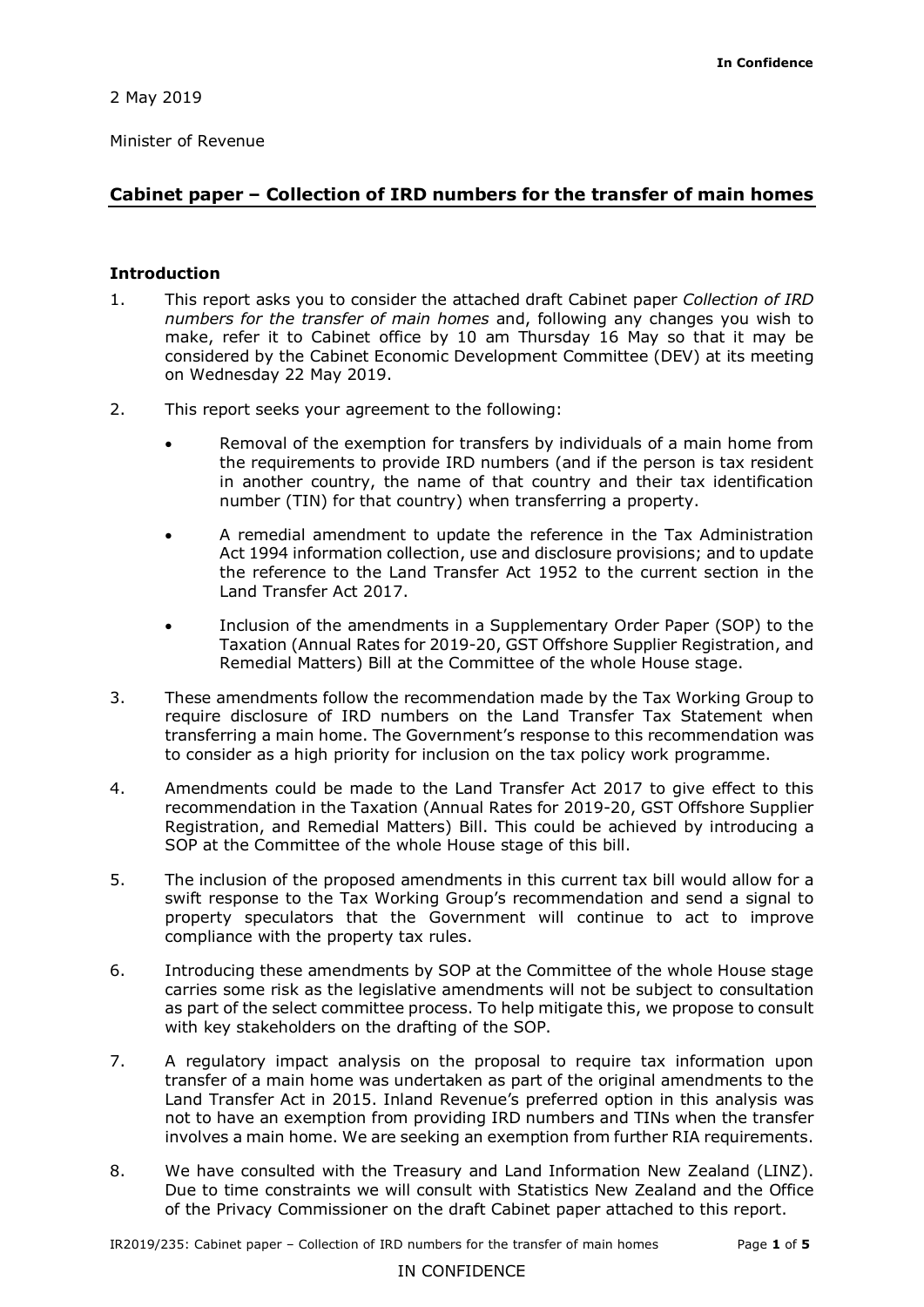### **Requirement to provide IRD number when the transfer involves a main home**

- 9. The Land Transfer Act 2017 contains provisions requiring the completion of a Land Transfer Tax Statement by both the transferor (seller) and transferee (purchaser) before the transfer of a residential property may be registered. These provisions were introduced in September 2015.
- 10. There is an exemption for providing an IRD number and, if applicable any TINs for another country, if the transfer involves an individual's main home. (Trusts need to provide their tax information when the transfer involves a main home). If the transfer meets the main home criteria the transfer will qualify as a "non-notifiable" transfer for the transferor and/or transferee.
- 11. The current exemption creates a gap in information provided to Inland Revenue and consequently reduces the enforcement benefits from collecting tax information at the point of property transfer. For example, this makes it more difficult to identify property speculators.
- 12. We consider that the transferor or transferee should still be asked if the property being transferred is their main home. This main home indicator allows Inland Revenue to identify taxpayers who should be sent follow-up information and correspondence advising of the property tax rules and those who are unlikely to have tax obligations arising from the property transfer. This is useful for both enforcement purposes, and also to ensure that the follow-up information is appropriately targeted to customers. Officials will consider whether the main home definition can be simplified for the purpose of this indicator.
- 13. However, we note that requiring transferors or transferees to provide this information will lead to a minor increase in compliance costs. We will work with LINZ to explore options for simplifying the main home definition and streamlining transfer forms to mitigate these costs.

### **Requirement to provide TIN and information on overseas jurisdictions**

- 14. Transferors and transferees who are tax resident<sup>[\[1\]](#page-4-0)</sup> in another country must include on the Land Transfer Statement their TIN  $^{[2]}$  $^{[2]}$  $^{[2]}$  and the name of the jurisdiction in which they are tax resident unless an exemption applies.
- 15. This information is reported to other countries to help prevent global tax evasion.
- 16. If a tax resident of another country claims the main home exemption, they do not need to provide their TIN and the name of the jurisdiction when transferring property except in limited circumstances (for example, if the person is not a New Zealand citizen nor a resident for immigration purposes then they cannot claim the main home exemption).
- 17. Requiring TINs will help ensure that data provided to treaty partners is easily able to be matched to the correct person. Requiring the reporting of TINs for property sales would go beyond current international requirements, but would be consistent with the AEOI/CRS financial reporting requirements that apply when individuals open new bank accounts, and would position New Zealand favourably as a leader in international efforts to combat tax evasion.

<span id="page-4-0"></span>i<br>I  $[1]$  Generally, a person is tax resident in another country if that country imposes income tax obligations on the person's worldwide income.

<span id="page-4-1"></span><sup>[2]</sup> A TIN is the unique identifier that is given to a taxpayer by a jurisdiction's tax authority. A person's IRD number is a TIN in the context of New Zealand.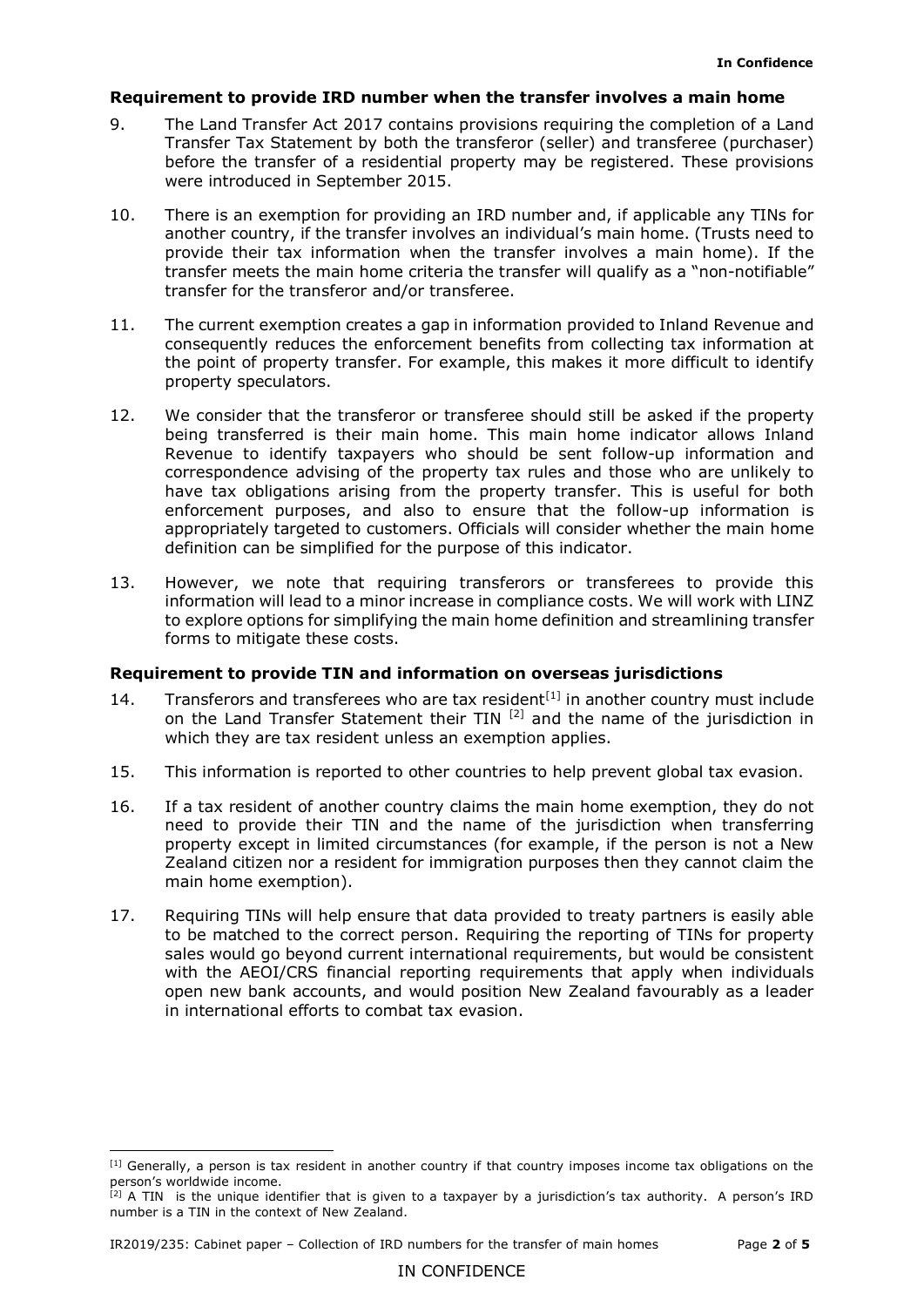### **Remedial amendment to references in the Tax Administration Act 1994**

18. The Tax Administration Act 1994 includes an information disclosure provision which allows information to be disclosed between authorised persons for the purposes of the tax information provisions in the Land Transfer Act. The current legislation refers to the relevant provisions in the Land Transfer Act 1952, which has been superseded by the Land Transfer Act 2017. We consider this reference should be updated to reflect the current provisions in the Land Transfer Act 2017.

### **Opportunities for process simplification**

- 19. Removing the main home exemption will provide an opportunity to re-design and simplify the Land Transfer Tax Statement and other forms before the proposed amendments come into force.
- 20. We also consider that there are other opportunities for simplification of the process, such as:
	- Allowing direct provision of tax information from LINZ to Statistics NZ. (Statistics NZ publish quarterly property transfer statistics based mainly on Land Transfer Tax Statements)
	- Clarifying the provisions relating to citizenship and visa status in the Land Transfer Act 2017, as the present provisions create some uncertainty about what information is being sought.
	- Making all transfers by executors and administrators non-notifiable.
	- Considering whether transfers by foreign governments should be nonnotifiable.
- 21. These potential improvements could be considered as a separate project over a longer period of time. Part of this work could also include consideration of whether the sale price could be collected as part of the Land Transfer Tax Statement.

### **Legislative vehicle**

- 22. We have drafted the Cabinet paper on the basis that the amendments should be included in the Taxation (Annual Rates for 2019-20, GST Offshore Supplier Registration, and Remedial Matters) Bill by way of a Supplementary Order Paper introduced at the Committee of the whole House stage.
- 23. Introducing the amendments as soon as possible will enable the Government to send an immediate signal that they are committed to addressing property speculation and will closely follow the Government's announced response to the Tax Working Group's recommendations. The amendments could have a commencement date of 1 April 2020. This delayed commencement date would allow time to consult with stakeholders, such as the New Zealand Law Society, on the design of the form and process implications before the legislation comes into force. In addition, this commencement date provides the required lead-in time of six months in order to made necessary changes to Landonline.
- 24. An alternative legislative option would be to include the amendment in an omnibus tax bill scheduled for introduction in June/July of 2019. The advantage of this option is that it would provide the opportunity for the proposed legislation to go through the select committee process and would reduce the risk of unintended consequences. However, this would delay the Government's decision to legislate and act on the recommendation made by the Tax Working Group. If this legislative vehicle is chosen, the amendments could have a commencement date of 1 October 2020.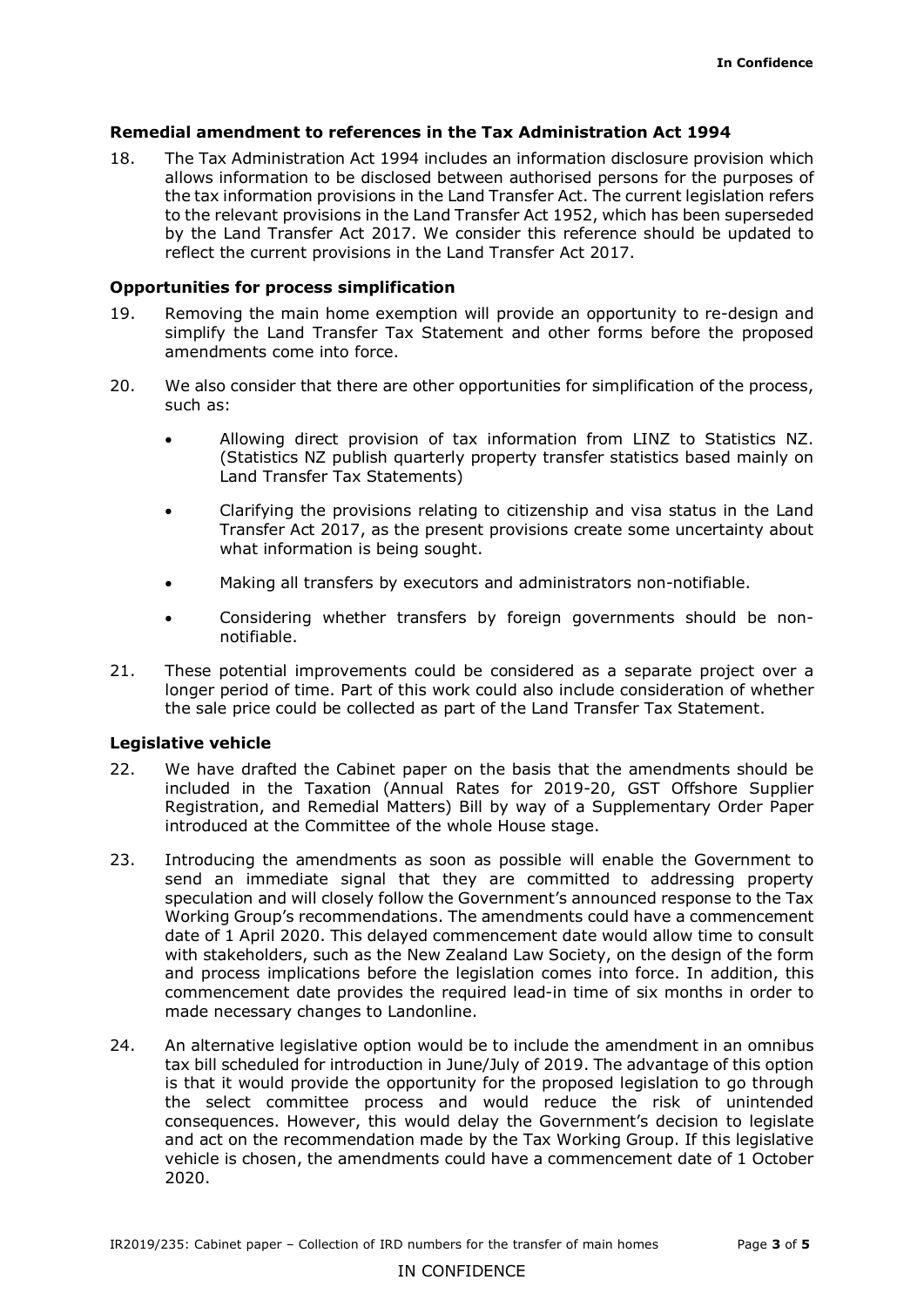- 25. The key trade-off between these two options is the ability to bring the proposal into effect as soon as practicable (1 April 2020 compared with 1 October 2020 or later) and the opportunity for the proposed legislative amendments to go through consultation as part of the select committee process. Under both options, we would consult with key stakeholders on the design of the form before the amendment comes into force.
- 26. To mitigate the risk of unintended consequences that may arise due to including the changes by SOP, officials propose to consult with key stakeholders (such as New Zealand Law Society and Auckland District Law Society) on the drafting of the SOP at the earliest possible date.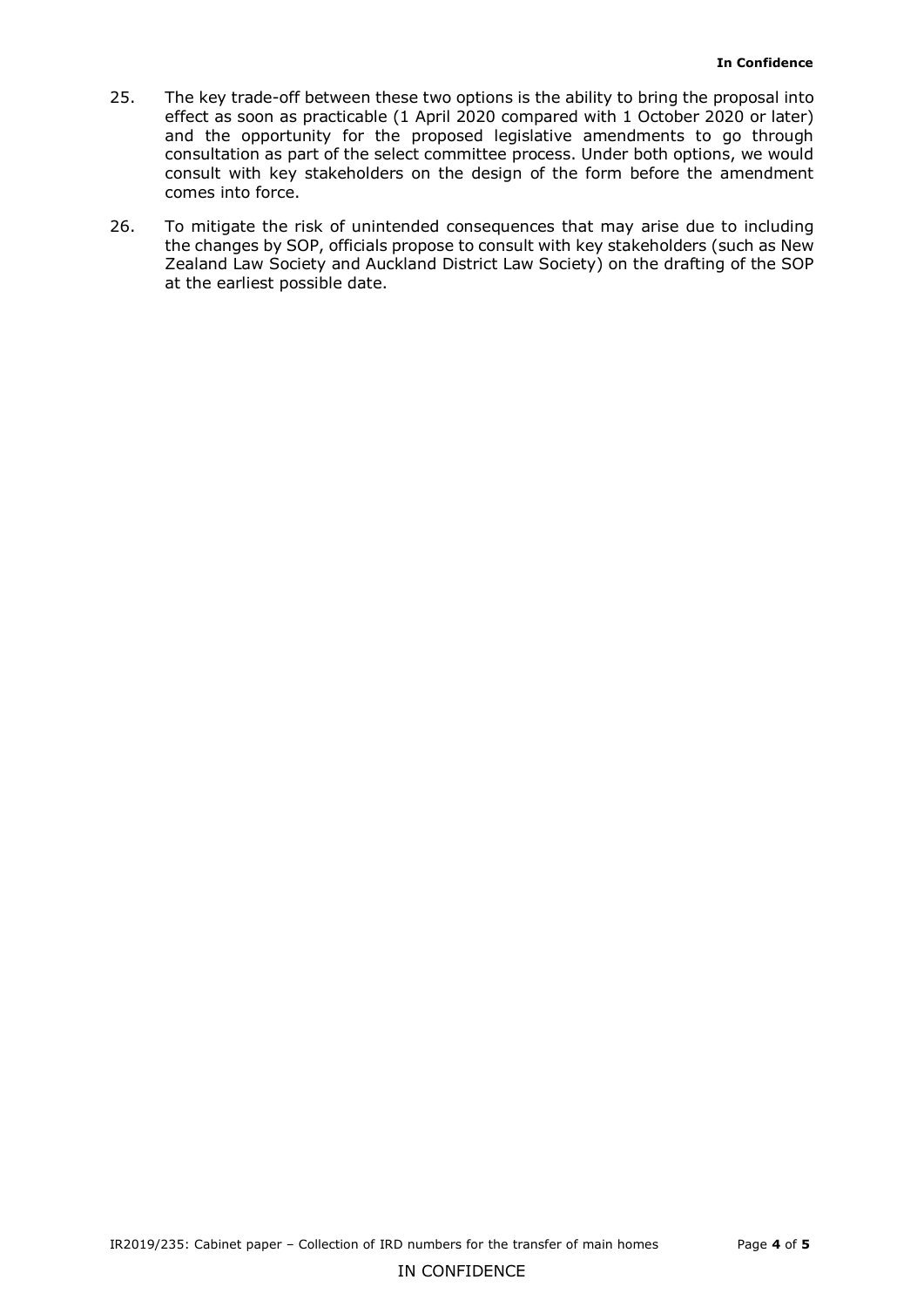#### **Recommended action**

We recommend that you:

27. **agree** to remove the exemption from providing a person's IRD number and, if applicable, any tax identification numbers when a transfer of property relates to the person's main home.

Agreed/Not agreed

28. **agree** to include an indicator on the Land Transfer Tax Statement to identify whether it is the person's main home.

Agreed/Not agreed

29. **agree** to a related remedial amendment to the Tax Administration Act 1994 to replace the reference to the Land Transfer Act 1952 with a reference to the current section in the Land Transfer Act 2017.

Agreed/Not agreed

30. **agree** to include the amendments above in a Supplementary Order Paper to the Taxation (Annual Rates for 2019-20, GST Offshore Supplier Registration, and Remedial Matters) Bill at the Committee of the whole House stage.

Agreed/Not agreed

31. **agree** that key stakeholders should be consulted on the drafting of the SOP.

Agreed/Not agreed

32. **authorise** the lodgement of the attached Cabinet paper (following any amendments you make) with the Cabinet Office by 10 am Thursday 16 May for the Cabinet Economic Development Committee to consider at its meeting on 22 May 2019;

Authorised/Not authorised

s 9(2)(a)

Senior Policy Advisor Policy and Strategy

**Hon Stuart Nash** Minister of Revenue / /2019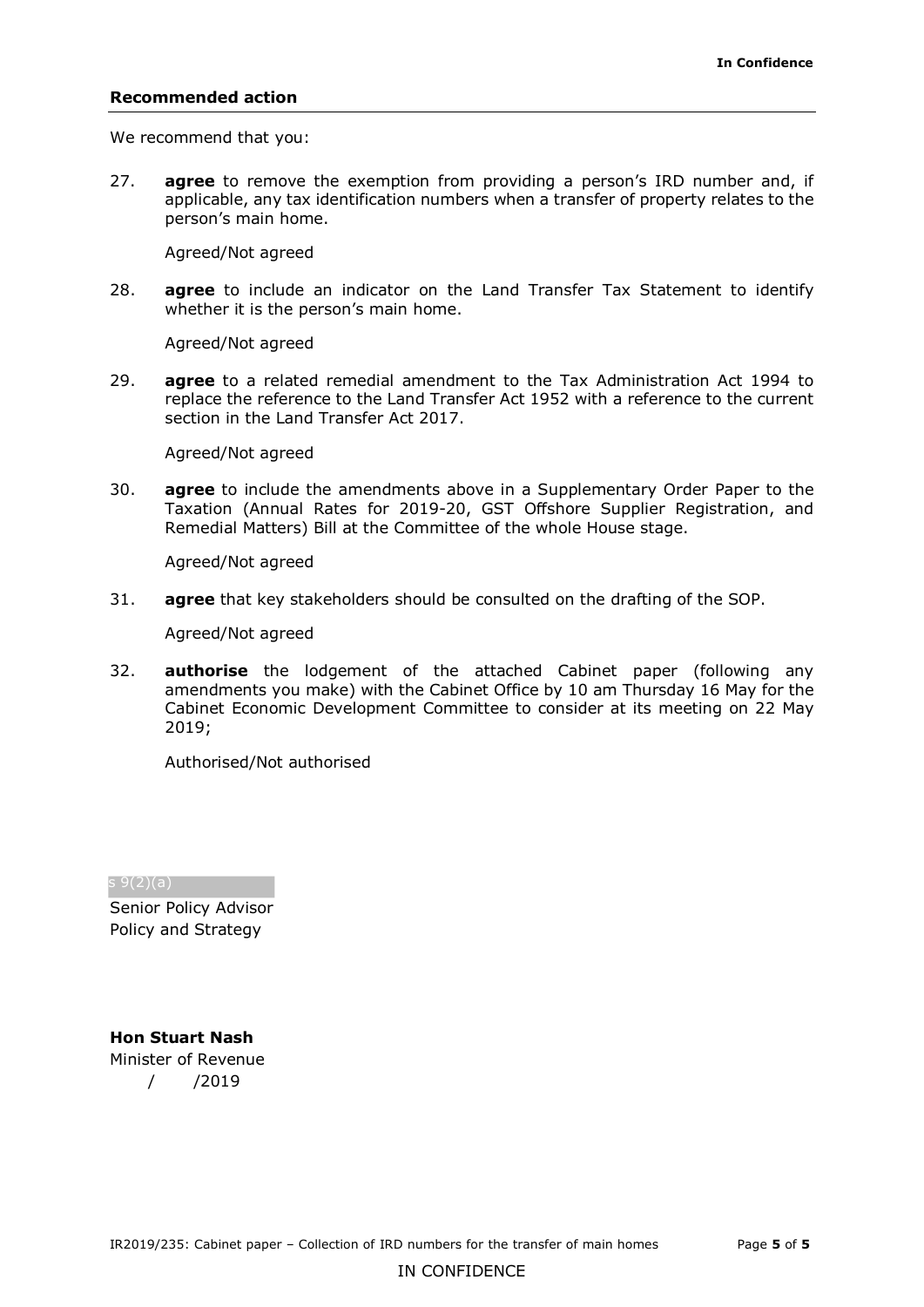<span id="page-8-0"></span>Office of the Minister of Revenue

Chair, Cabinet Economic Development Committee

## **COLLECTION OF IRD NUMBERS FOR THE TRANSFER OF MAIN HOMES**

### **Proposal**

 1. This paper seeks the Cabinet Economic Development Committee's agreement to remove the main home exemption from the requirements to provide IRD and tax identification numbers (TINs) when transferring a property.

### **Executive Summary**

- 2. Currently, transferors (sellers) and transferees (purchasers) must each complete a Land Transfer Tax Statement when a property is transferred. This statement collects tax information relating to property ownership for the purpose of improving compliance with the tax rules around property, including the rules targeting property speculation.
- 3. The tax information required for a Land Transfer Tax Statement includes the transferor or transferee's IRD number and, if applicable, any overseas TINs and the jurisdiction of tax residence. The IRD number and property details are then supplied to Inland Revenue for use in its property tax compliance work. The TIN is reported to other countries to help prevent global tax evasion.
- 4. Transferors and transferees are not currently required to include their IRD number or TIN if the property sale qualifies as a "non-notifiable" transfer. The most common reason a property sale is a non-notifiable transfer is when the property being transferred is used as the transferor or transferee's main home.
- 5. The exemption from providing an IRD number for the transfer of a main home means that Inland Revenue does not receive complete information regarding property ownership relevant to potential tax obligations. This impacts on Inland Revenue's ability to enforce compliance with property tax rules, including making it more difficult to identify property speculators. The exemption from providing the TIN means that the current rules are not as effective as they could be at deterring global tax evasion.
- 6. The Tax Working Group recently reported to the Government with recommendations for improving the tax system. One of the Tax Working Group's recommendations was to require the disclosure of IRD numbers on the Land Transfer Tax Statement when the transfer involves a main home. The Government agreed that this recommendation should be considered as a high priority item for inclusion on the Tax Policy Work Programme.
- 7. In line with the recommendation made by the Tax Working Group, I propose to amend the tax statement to require transferors and transferees to provide their IRD number and, if applicable, any TIN and jurisdiction of tax residence, when there is a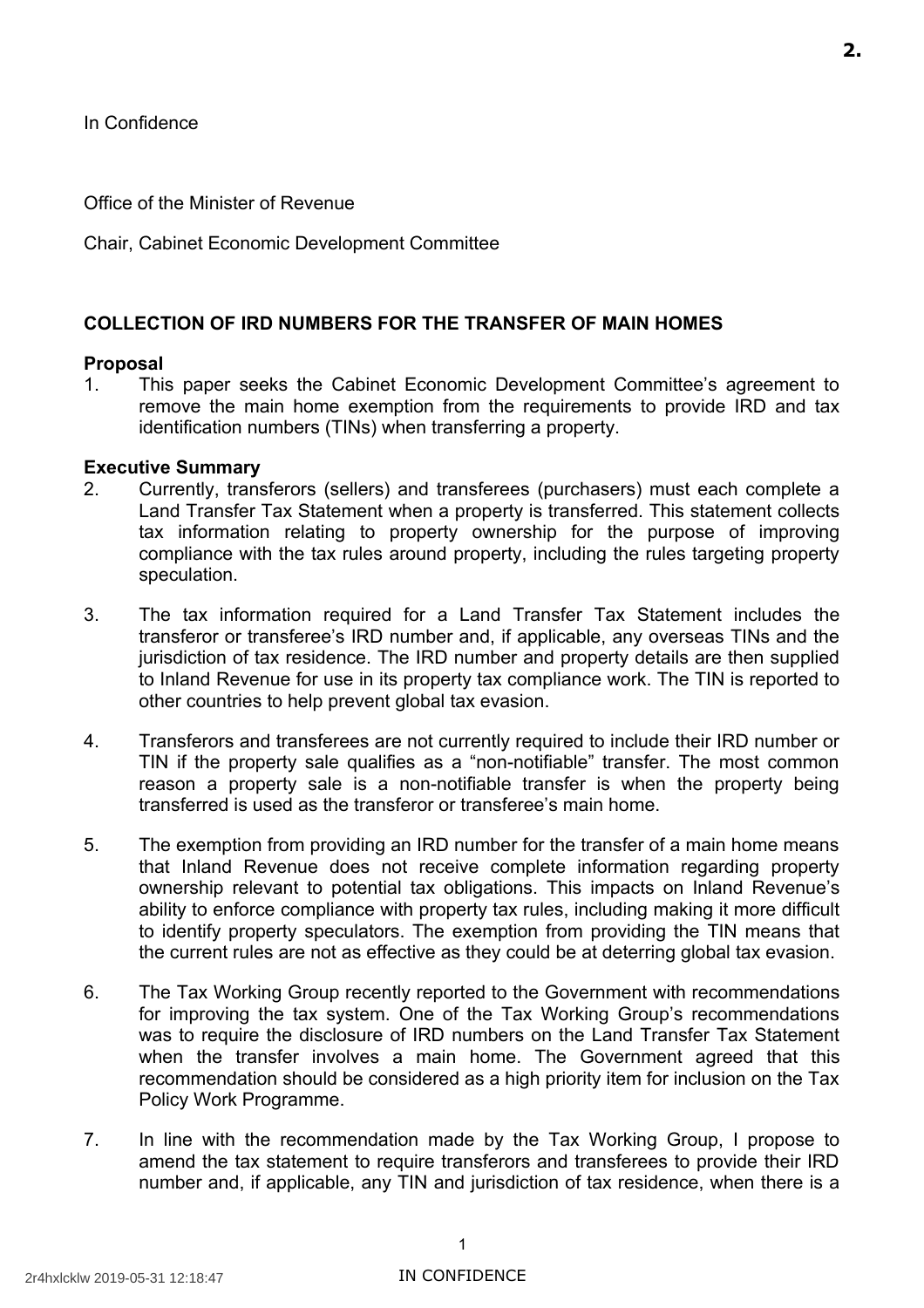property transfer involving their main home. The transferor or transferee should continue to be asked if the property is their main home.

- 8. I consider the proposal will enhance Inland Revenue's ability to enforce the tax rules for property. By improving and aligning the information disclosure rules for property transactions with the rules for bank accounts, it helps to reduce tax evasion being facilitated through holding property. The proposal is likely to have minor compliance costs for transferors and transferees as more IRD numbers will be required to be collected as part of the land transfer process.
- 9. Further, I consider it is appropriate to respond swiftly to the recommendation made by the Tax Working Group and signal to property speculators that the Government wants to improve compliance with the property tax rules.
- 10. LINZ notes that the primary purposes of the land registration system are to record ownership of land and facilitate dealings with land. The efficiency of New Zealand's land registration system is well regarded internationally (for example, New Zealand was ranked first for registering property in the World Bank's "Doing Business 2019" report). Collecting information for other purposes does not fit within the core purposes of the Land Transfer Act 2017 and therefore the impact of any further information requirements must be carefully considered. I have asked my officials to work with Land Information New Zealand (LINZ) with a view to streamlining the land transfer forms if possible.
- 11. To bring this proposal into effect, amendments to the Land Transfer Act 2017 will be required. I propose to include this in the Taxation (Annual Rates for 2019-20, GST Offshore Suppliers and Remedial Matters) Bill by way of a Supplementary Order Paper at the Committee of the whole House stage. I propose a commencement date of 1 January 2020; this would allow time to make required changes to Landonline. A consolidated and simplified form will be developed in consultation with key stakeholders.

### **Background**

- 12. On 1 October 2015, the Land Transfer Act 1952 was amended to require transferors and transferees to provide tax statements for all transfers of property. This was aimed at providing more useful information to Inland Revenue to assist in its enforcement of property tax rules and to support the bright-line test<sup>[1](#page-9-0)</sup>.
- 13. Under these changes, transferors and transferees of real property are required to provide their IRD numbers unless an exemption applies. If they are not eligible for an exemption and are also resident in another jurisdiction for tax purposes, they must also provide their foreign TINs at the time of transfer.
- 14. This information is filled out by transferors and transferees and must be provided to LINZ in order for the property title to be transferred. This information is then provided to Inland Revenue to improve compliance with the tax rules around property. Relevant information is also provided by Inland Revenue to Statistics New Zealand, to enable the production of property transfer statistics.

<span id="page-9-0"></span> 1 In 2018, the bright-line test on residential property was extended from two years to five years to help ensure residential property speculators pay tax on gains from property sales. Accordingly, gains from the sale of residential property purchased on or after 29 March 2018 may be taxable if sold within five years of purchase.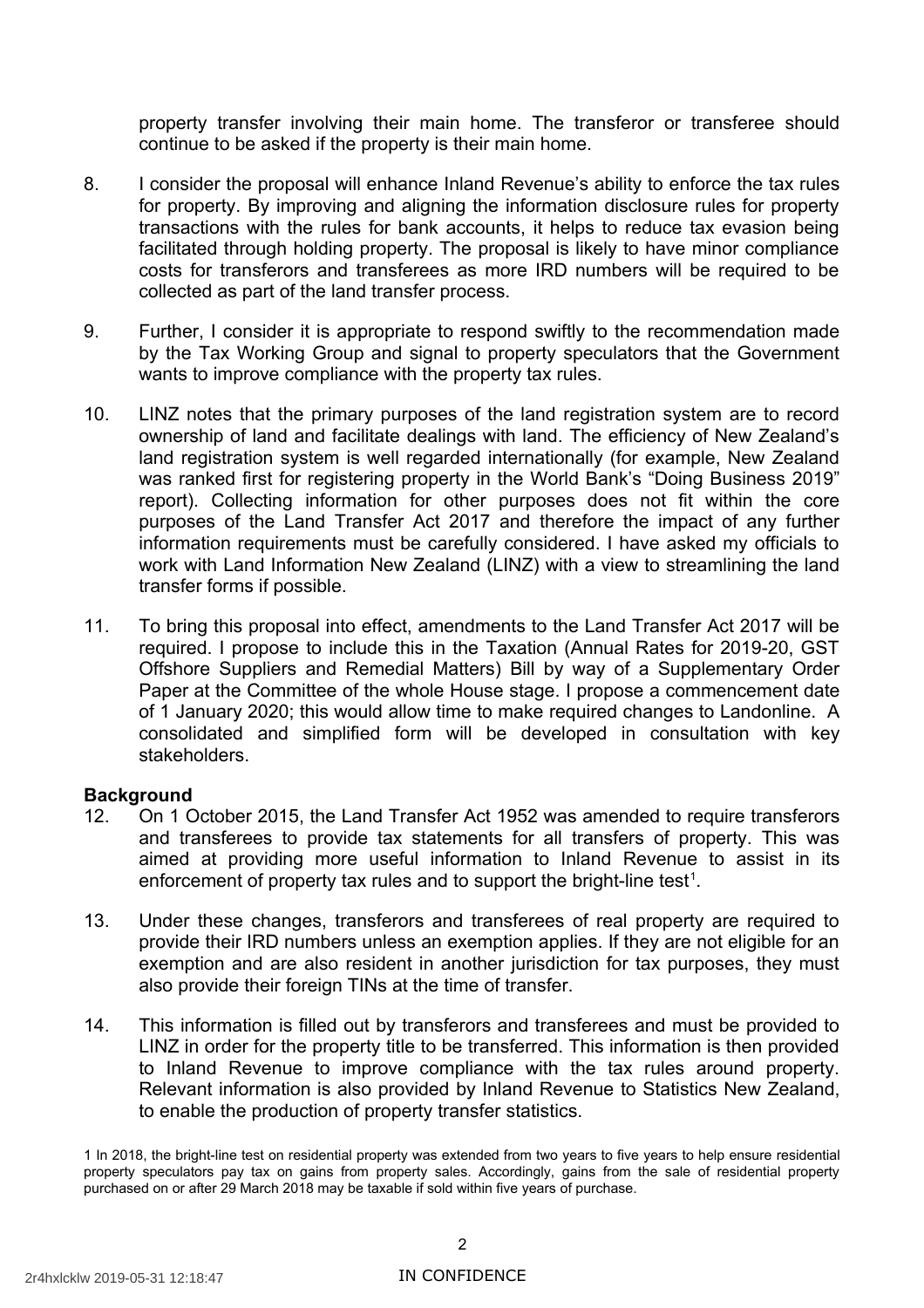- 15. Information required by the Land Transfer Tax Statement is prescribed in the Land Transfer Act 2017 and includes identity and property details and parties' IRD numbers (and TINs if applicable). Currently a transferor or transferee is only required to provide their IRD number if there is no "non-notifiable" reason. The most common reason for a non-notifiable transfer is where the property being transferred qualifies as a main home. Trusts cannot claim the main home exemption and therefore must always provide their IRD number for property transfers.
- 16. There was a total of 179,178 property transfers during the year ended 30 June 2018. Data from the commencement of the Land Transfer Tax Statement to 28 February 2019 shows the main home exemption was claimed by sellers 27% of the time and by purchasers 37% of the time.
- 17. Initial analysis of property transactions by Inland Revenue to determine compliance with the bright-line rule has indicated that there is currently a level of non- compliance. The fairness of the tax system is undermined where taxpayers don't comply with their tax obligations. Where Inland Revenue suspects instances of non- compliance with the property tax rules, it follows these up. However, having many transactions for which an IRD number is not supplied, based upon a non-notifiable reason which is self-determined makes it more difficult to detect and therefore remedy the true levels of non-compliance.
- 18. The Tax Working Group, which was established by the Government to examine further improvements in the structure, fairness and balance of the tax system, reported back to the Government on 21 February 2019 with recommendations to improve the tax system, including the recommendation to require the disclosure of IRD numbers on the Land Transfer Tax Statement when the transfer involves a main home. The Government released its response to the Tax Working Group's recommendations in April and agreed that this recommendation should be considered as a high priority item for inclusion on the Tax Policy Work Programme.

### **Removing the main home exemption for providing an IRD number**

- 19. The main home exemption for IRD numbers creates a gap in information provided to Inland Revenue and consequently decreases the enforcement benefits from collecting tax information at the point of property transfer.
- 20. The sale of a property may be taxable even when a person acquired the property intending to use it as their main home. For example, the sale of these properties can be taxable if:
	- 20.1 The person changes their use of the property from being their main home to being an investment property or similar (and the sale is taxable under the brightline test or other land-sale rules).
	- 20.2 The person engages in a regular pattern of selling main homes (for example, habitual renovators).
- 21. Not requiring IRD numbers for people's main homes means Inland Revenue does not have visibility of these situations and means Inland Revenue is unable to obtain a full picture around overall compliance with the property rules. This limits Inland Revenue's ability to enforce the property tax rules. Further, we also consider that a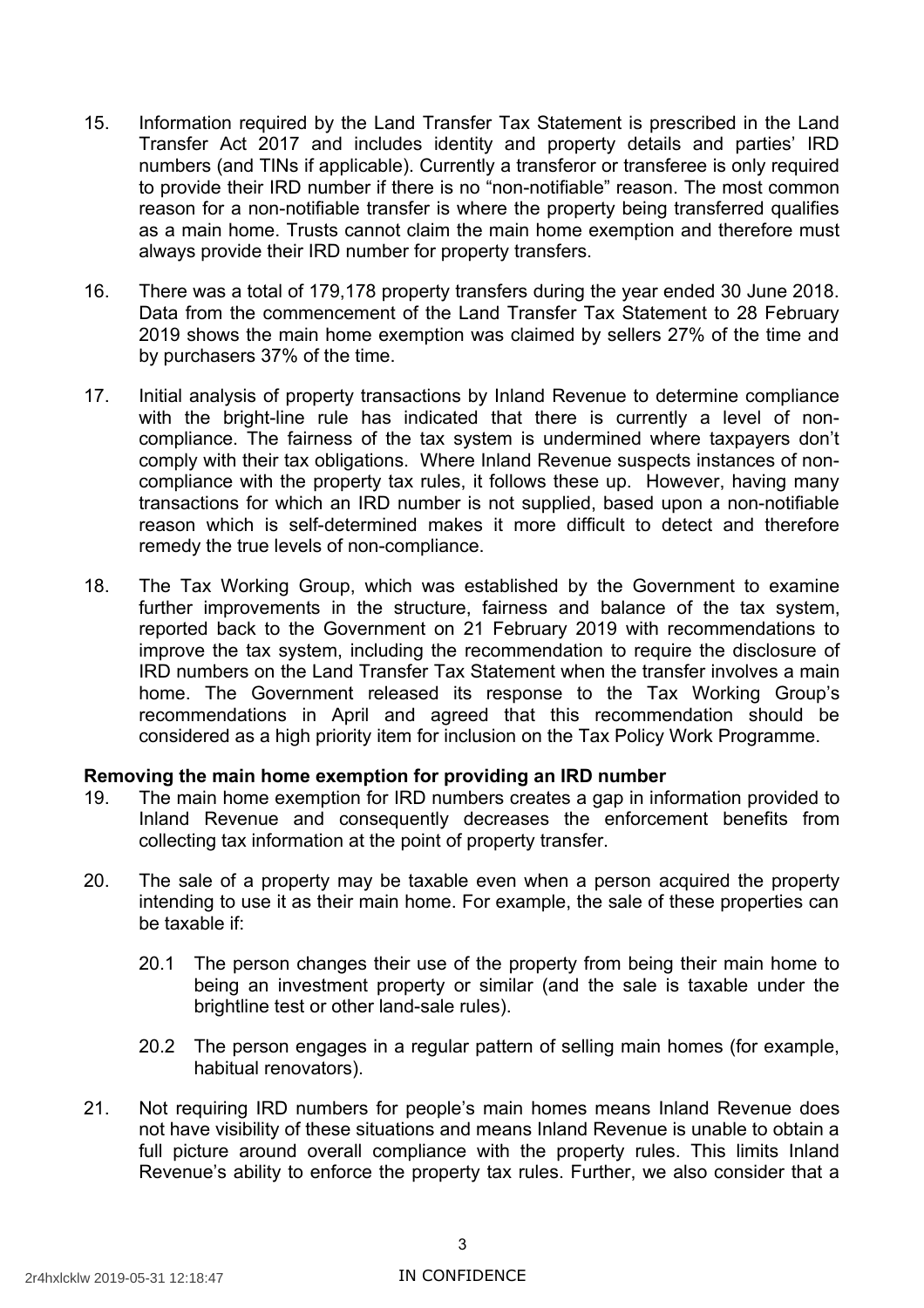simple, clear rule to require an IRD number at the point of property transaction could have some deterrent effect on people who may be considering tax evasion through property.

### **Removing the main home exemption for providing a TIN and overseas jurisdiction of residence**

- 22. Transferors and transferees who are tax resident<sup>2</sup> in another country must include on the Land Transfer Tax Statement their  $TIN<sup>3</sup>$  and the name of the jurisdiction in which they are tax resident unless an exemption applies.
- 23. This information is reported to other countries to help prevent global tax evasion. It is well known internationally that the provision of TINs generally in third party reporting has a strong deterrent effect to tax evasion.
- 24. If a tax resident of another country claims the main home exemption, they are not required to provide their TIN and the name of the jurisdiction when transferring property except in limited circumstances (for example, if the person is not a New Zealand citizen nor a resident for immigration purposes then they cannot claim the main home exemption).
- 25. Requiring the provision of TINs when transferring main homes without exemptions will help ensure that data provided to treaty partners is easily able to be matched to the correct person. Requiring the reporting of TINs for property sales would go beyond current international requirements, but would be consistent with the Automatic Exchange of Information/Common Reporting Standard financial reporting requirements<sup>4</sup> that apply when individuals open new bank accounts, and would position New Zealand favourably as a leader in international efforts to combat tax evasion.

### **Main home indicator**

- 26. I consider that the transferor or transferee should still be asked if the property being transferred is their main home. This main home indicator allows Inland Revenue to identify taxpayers who should be sent follow up information and correspondence advising of property tax rules and those who are unlikely to have tax obligations arising from the property transfer.
- 27. If Inland Revenue does not receive indicators as to whether a property is the main home of a taxpayer, Inland Revenue will be unable to distinguish the taxpayers who should be included in property compliance campaigns from those who are unlikely to have tax consequences under the property tax rules.
- 28. However, I note that requiring transferors and transferees to indicate whether the property is their main home will involve some compliance cost. I have asked Inland Revenue and LINZ to explore options to simplify the definition of 'main home' for the purpose of this indicator to help reduce these costs.

<span id="page-11-0"></span> 2 Generally, a person is tax resident in another country if that country imposes income tax obligations on the person's worldwide income.

<span id="page-11-1"></span> 3 A TIN is the unique identifier that is given to a taxpayer by a jurisdiction's tax authority. A person's IRD number is a TIN in the context of New Zealand.

<span id="page-11-2"></span> 4 AEOI/CRS is a global framework for the detection and prevention of offshore tax evasion, which involves the collection, reporting, and exchange of financial account information relating to people and entities investing outside of the jurisdiction in which they are tax resident.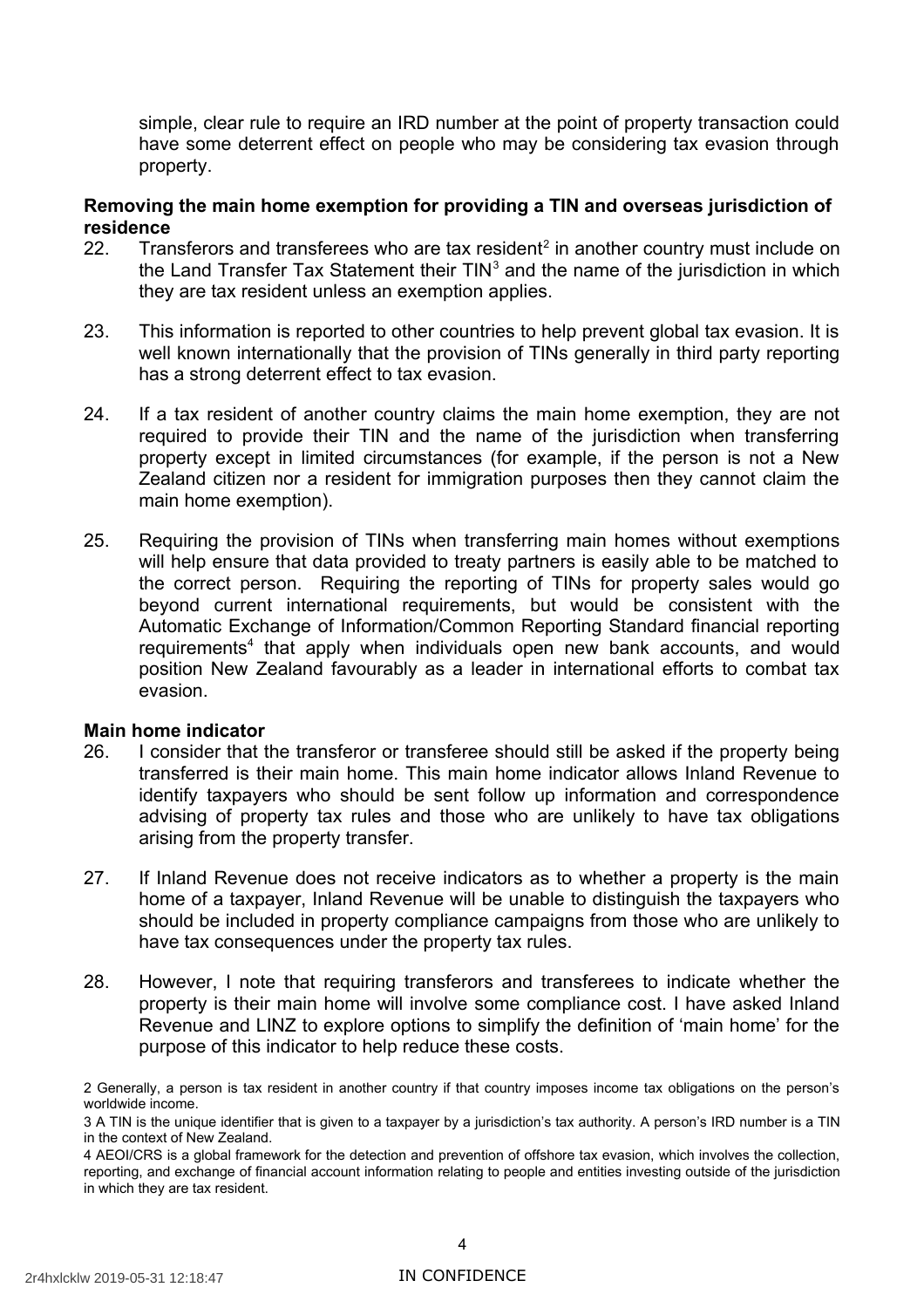### **Expected impact on compliance costs**

- 29. Requiring tax information as part of a property transfer involves compliance costs for parties to the transaction. These compliance costs were considered alongside analysis of the policy introducing the requirements for tax statements in 2015. However, recent changes to the Overseas Investment Act have subsequently increased compliance obligations for property transfers and conveyancers and I am mindful that each additional compliance step must be viewed in the context of the overall process of the property transaction rather than in isolation.
- 30. The additional requirement to provide an IRD number for main home transfers would result in a minor increase in compliance costs. Data shows that as at 28 February 2019, 37% of purchasers and 27% of sellers have used the main home exemption since the commencement of the Land Transfer Tax Statement requirements in 2015. This shows that the majority are currently providing their IRD number as part of tax information requirements. Approximately a third of those claiming the main home exemption currently provide their IRD number even though it is not required.
- 31. For persons buying or selling their main home, the proposal would increase compliance costs as they would be required to provide their IRD number and any TINs. However, the vast majority of transferors and transferees will already have an IRD number prior to entering into a property transaction. There are many circumstances where taxpayers are required to provide their IRD number, for example, when starting employment, applying for social policy entitlements, or opening up a bank account or other accounts with financial institutions. IRD numbers are often provided on employment payslips, tax statements on interest bearing accounts and are included in a taxpayer's information on their myIR account.
- 32. The cost for each person will vary depending on how readily available their IRD number is. However, I consider the overall increase in compliance costs is likely to be low for the reasons outlined above.
- 33. LINZ notes that the primary purposes of the land registration system are to record ownership of land and facilitate dealings with land. The efficiency of New Zealand's land registration system is well regarded internationally (for example, New Zealand was ranked first for registering property in the World Bank's "Doing Business 2019" report). Collecting information for other purposes does not fit within the core purposes of the Land Transfer Act 2017 and therefore the impact of any further information requirements must be carefully considered.
- 34. Several different information gathering requirements for transfers of property have been introduced in recent years, each with their own form to be completed. This increases the paperwork associated with every land transaction. There are three forms required for property transfers; the Land Transfer Tax Statement, the Residential Land Statement and the Residential Land Withholding Tax Declaration which create compliance costs for property transfers. For example, the Land Transfer Tax Statement has three pages to be filled out and is 10 pages long in total, including notes.
- 35. To mitigate any increase in compliance costs, there is merit in exploring how we can streamline and simplify the current process for providing information at the time of property transfers. I have requested Inland Revenue work with LINZ to explore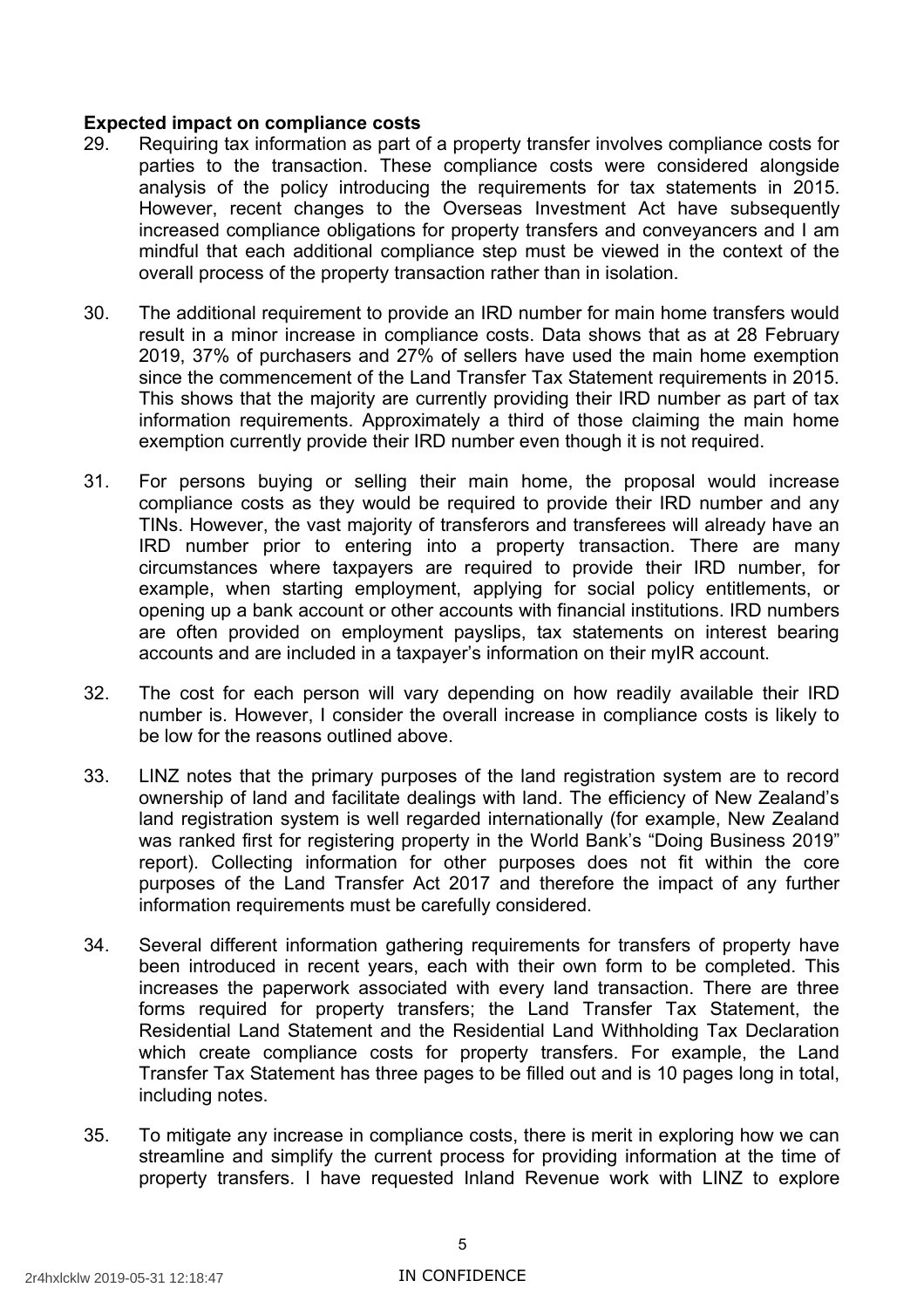options for simplifying and combining these forms. This should also involve consultation with Statistics New Zealand given their role in providing property transfer statistics.

- 36. The proposed amendment would require changes to the Landonline workspace, including appropriate transitional arrangements. The changes might require a new Landonline release, which would necessitate up to a six month period for coding and testing, so sufficient time will need to be allowed to implement the changes.
- 37. Slight modifications would need to be made to the current LINZ/Inland Revenue data interface to reflect the changes in the data being collected, and Inland Revenue may also need to make some minor system changes to enable more efficient use of the data for compliance purposes; however, these are not expected to be significant.
- 38. Any new information requirements have the potential to affect processes. For this reason, it is important that key stakeholders, such as the New Zealand Law Society, are consulted to understand the practical implications of the changes.
- 39. Inland Revenue would need to ensure that the new requirements were adequately communicated to conveyancers ahead of the application date. Early passage of the legislation will enable this to occur.

### **Implementation**

- 40. It is proposed that these amendments should come into force from 1 January 2020. This would allow sufficient time to develop the required changes to Landonline. A consolidated and simplified form will be developed, in consultation with key stakeholders.
- 41. Transitional provisions will be necessary to allow for contracts that have been entered into but not settled at commencement. People will have contracted on the basis of the rules at the time of signing and there is the potential for the legislative amendments to affect existing contracts and therefore impose compliance costs if transitional provisions are not enacted. The transitional provisions in Schedule 1AA of the Land Transfer Amendment Act 2015 (which introduced the Land Transfer Tax Statements) could serve as a model. For example, it could provide that transfers entered into on or before 1 January 2020 and registered before 1 July 2020 are still eligible for the main home exemption.

### **Consultation**

- 42. The Treasury and LINZ have been consulted in the preparation of this Cabinet paper. The Office of the Privacy Commissioner and Statistics New Zealand have been consulted on this proposal.
- 43. I consider that further consultation on design of forms will be required with stakeholders including the New Zealand Law Society and Auckland District Law Society, before the legislation comes into force. Officials are undertaking consultation with these organisations on the details and drafting of the proposal. At the time of lodgement, officials had discussed the proposal with a major stakeholder who noted the proposal to remove the main home exemption would simplify the process because it would provide a standardised approach to transactions. This stakeholder also noted that the process would benefit from having the forms streamlined.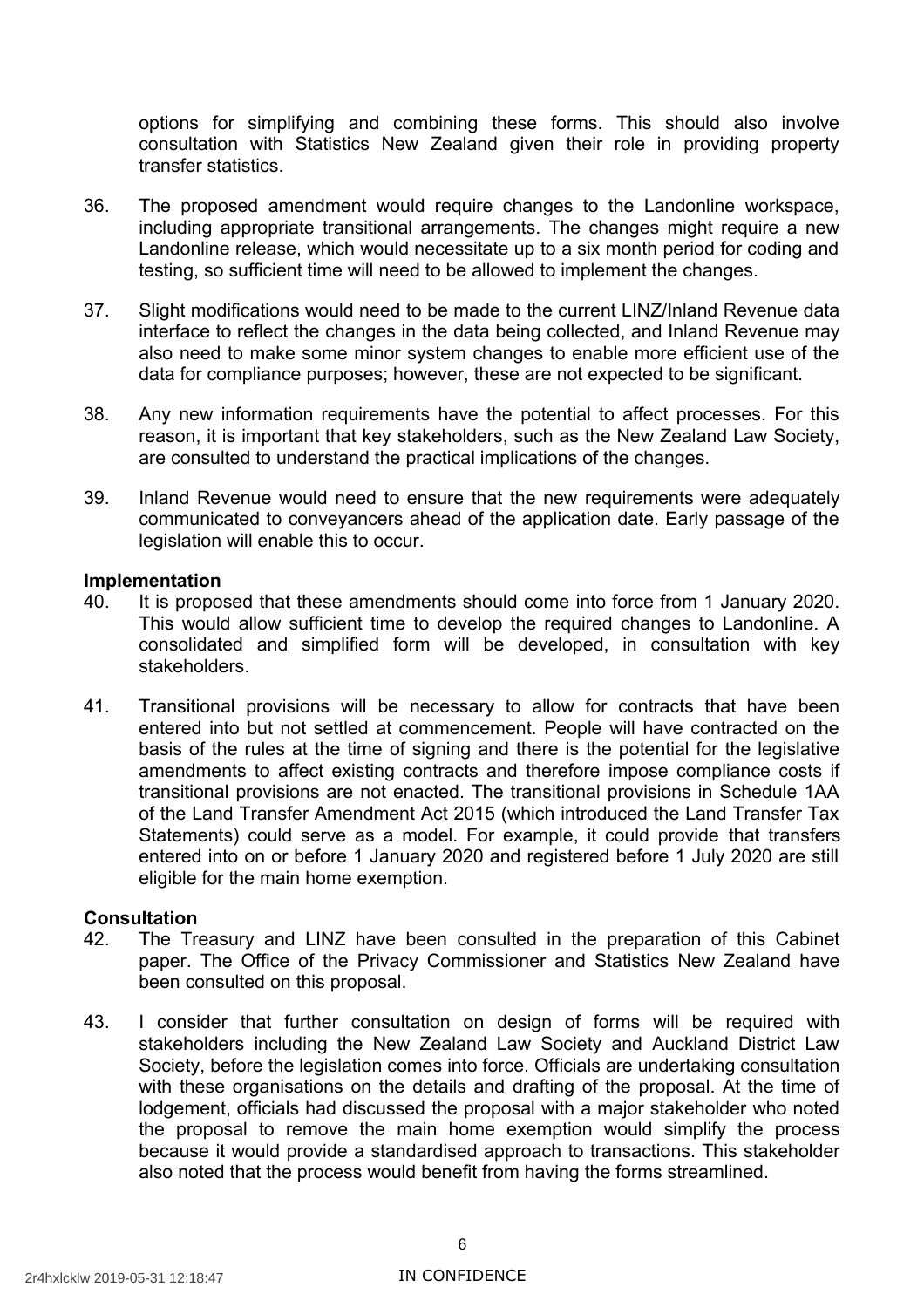### **Financial Implications**

 44. There are no direct financial implications from this proposal. To the extent that the provision of IRD numbers improves compliance with the current rules there will be an increase in tax revenue collection; however this impact is unquantifiable at this stage.

### **Legislative Implications**

- 45. Implementing these proposals requires changes to the Land Transfer Act 2017. The Land Transfer Act includes provisions relating to the collection of tax information in the form of a Land Transfer Tax Statement. These provisions would require amendment to remove the use of the property as a main home from qualifying for a non-notifiable transfer.
- 46. If approved, I propose including the legislative changes resulting from these recommendations in a Supplementary Order Paper to the Taxation (Annual Rates for 2019-20, GST Offshore Supplier Registration, and Remedial Matters) Bill at the Committee of the whole House stage.
- 47. I propose the amendments to remove the main home non-notifiable reason should have a commencement date of 1 January 2020.

### **Impact Analysis**

- 48. A regulatory impact assessment has been prepared by Inland Revenue, and is attached to this paper. The Quality Assurance reviewer at Inland Revenue has reviewed the Collection of IRD numbers for the transfer of main homes prepared by Inland Revenue, and considers that the information and analysis summarised in the RIA partially meets the quality assurance criteria.
- 49. The Key Limitations or Constraints on Analysis statement notes that due to time constraints a full consultation with external parties has not been undertaken. The RIA does note that consultation is intended to be undertaken on the legislative drafting and the views of submitters on the 2015 changes have been taken into account. While the RIA identifies that analysis of compliance with the brightline rule has detected some non-compliance, it does not identify how significant the level of non-compliance is that the proposed option is attempting to address.

### **Publicity**

 50. I will make an announcement on the contents of the SOP, when the SOP is released. Inland Revenue will include details of the new legislation in a *Tax Information Bulletin*  after the Bill is enacted.

### **Proactive Release**

 51. I propose to proactively release this Cabinet paper, associated minutes, and key advice papers in whole within 30 working days of Cabinet making final decisions.

### **Recommendations**

The Minister of Revenue recommends that the Cabinet Economic Development Committee:

 1. **note** that the Land Transfer Act 2017 contains tax statement requirements which must be completed by both transferors and transferees when land is transferred.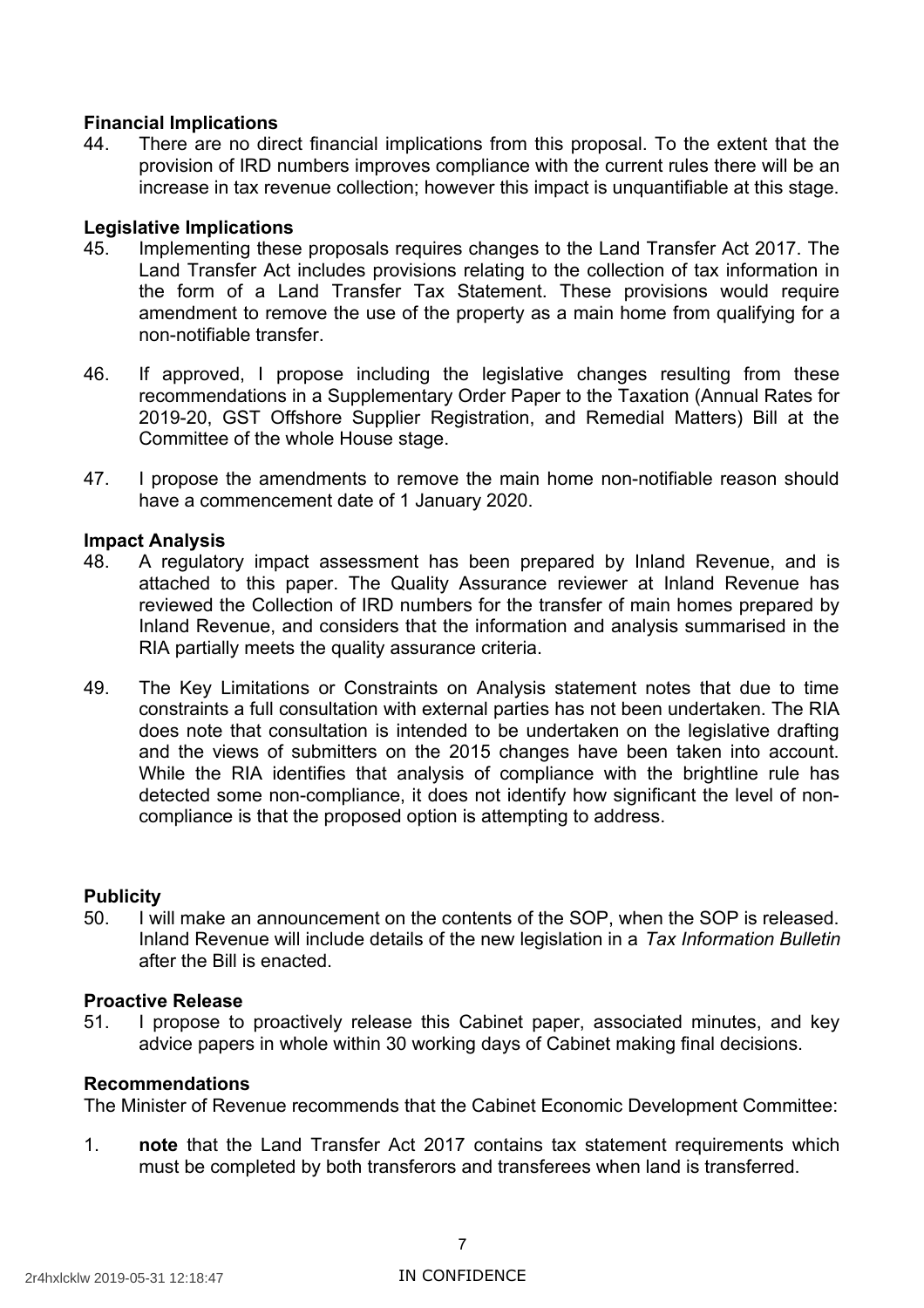- 2. **note** that the Tax Working Group recommended the disclosure of IRD numbers as part of the tax statement when the transfer involves a main home.
- 3. **agree** to remove the exemption from providing a person's IRD number and if applicable any tax identification numbers (and jurisdiction of tax residence) when the transfer of property relates to the person's main home.
- 4. **agree** to retain an indicator on the Land Transfer Tax Statement to identify where it is a person's main home.
- 5. **agree** that the amendments giving effect to the recommendations 3 and 4 above should come into effect from 1 January 2020.
- 6. **agree** to a transitional provision to address situations where transfers have been entered into on the basis of the current requirements.
- 7. **note** that regulatory impact analysis on the proposal has been completed and is attached to this paper.
- will be released on Inland Revenue's website. 8. **note** that this Cabinet paper, the associated Cabinet minute, and key advice papers

Authorised for lodgement

 Hon Stuart Nash Minister of Revenue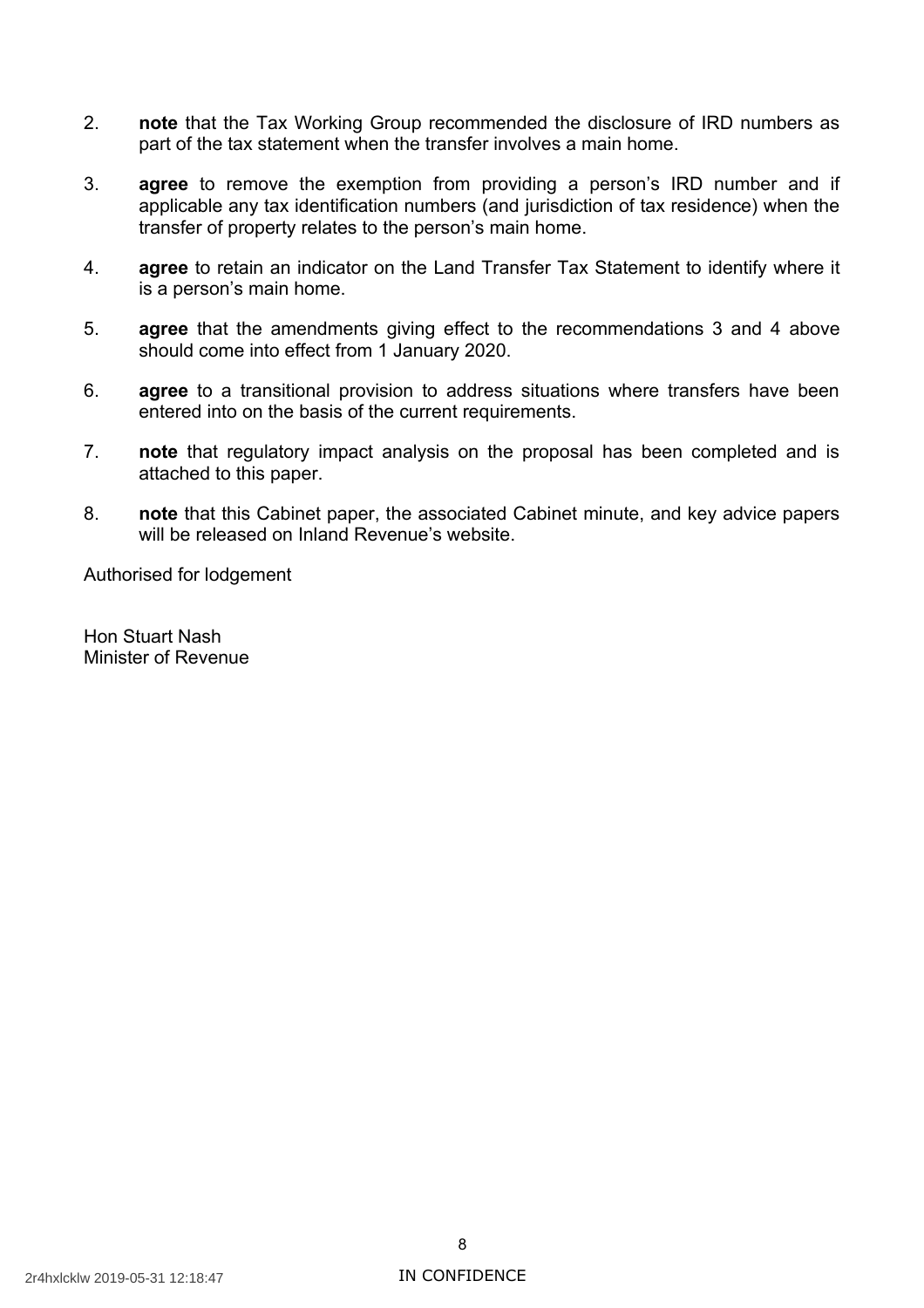# <span id="page-16-0"></span>**Impact Summary: Collection of IRD numbers for the transfer of main homes**

## **Section 1: General information**

### **Purpose**

Inland Revenue is solely responsible for the analysis and advice set out in this Regulatory Impact Assessment, except as otherwise explicitly indicated. This analysis and advice has been produced for the purpose of informing final decisions to proceed with a policy change to be taken by Cabinet.

### **Key Limitations or Constraints on Analysis**

The Government decided to implement the Tax Working Group's recommendation for the disclosure of IRD numbers on transfers of main homes as soon as possible. Therefore, there has been a relatively short time available to prepare this analysis, and consultation with key external stakeholders has been limited.

There has however been previous analysis of the current proposal. The requirement for an IRD number and overseas tax information to be provided upon transfer of property (with an exemption for the main homes of individuals) was introduced in 2015. The proposal to require IRD numbers and tax information numbers from main home owners was the preferred approach of Inland Revenue, as stated in the Regulatory Impact Statement that was prepared for the 2015 change<sup>1</sup>.

Further, this recommendation was made by the Tax Working Group in its final report. The Group's recommendations to the Government to improve the fairness, structure and balance of the tax system were made following their consideration of public submissions.

There has been limited consultation specifically on the current policy proposal. One of the important reasons for consultation is identifying likely impacts of a policy proposal. We consider that this is a less complex proposal than most tax policy proposals, and therefore unintended consequences are less likely to occur. We have also considered the comments raised by submitters who commented in 2015 on the Land Transfer Act Amendment Bill which introduced the requirement to provide IRD numbers and overseas tax information upon transfer of property. Some of those submissions noted disadvantages with the main home exemption, which included the fact that the exemption was relatively complex. We intend to consult with key stakeholders on the legislative drafting and the design of the forms.

<sup>&</sup>lt;sup>1</sup> The RIS prepared for the 2015 change can be found at: [http://taxpolicy.ird.govt.nz/publications/2015-ris-liopi](http://taxpolicy.ird.govt.nz/publications/2015-ris-liopi-bill/overview)[bill/overview](http://taxpolicy.ird.govt.nz/publications/2015-ris-liopi-bill/overview)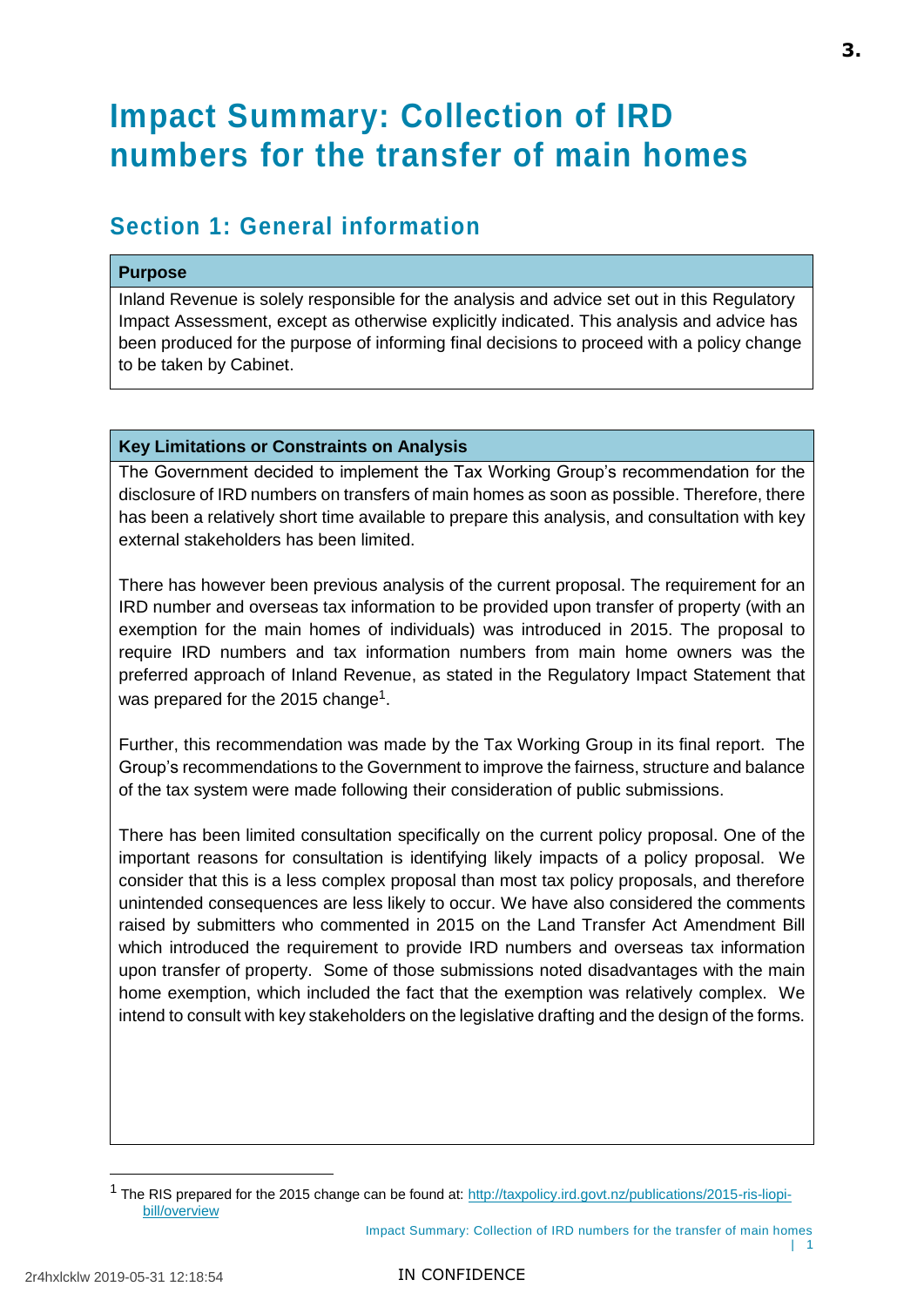**Responsible Manager (signature and date):**

Peter Frawley Policy Manager Policy and Strategy Inland Revenue

17 May 2019

Impact Summary: Collection of IRD numbers for the transfer of main homes | 2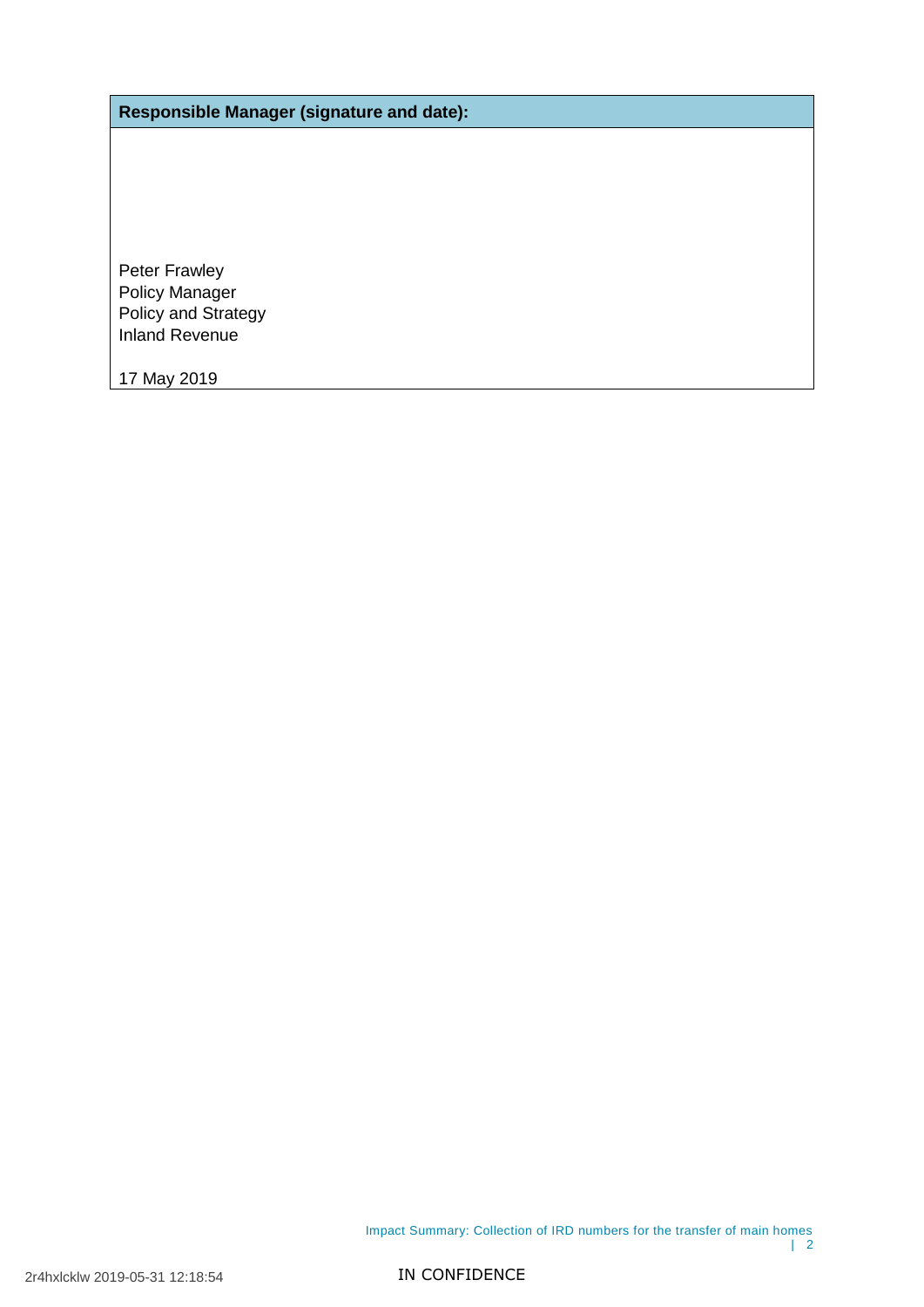# **Section 2: Problem definition and objectives**

### **2.1 What is the policy problem or opportunity?**

Currently, transferors (sellers) and transferees (purchasers) must each complete a Land Transfer Tax Statement when a property is transferred. The Land Transfer Tax Statement collects information relating to property ownership, for statistical purposes and the purpose of improving compliance with the tax rules around property, including the rules targeting property speculation.

The tax information required for a Land Transfer Tax Statement includes the transferor or transferee's IRD number and, if applicable, information about the person's overseas tax residence (the person's overseas tax information number (TIN) and the jurisdiction in which they are tax resident). The IRD number and property details are then supplied to Inland Revenue for use in its property tax compliance work. The overseas tax information is supplied to Inland Revenue to share with other countries in accordance with New Zealand's tax treaties to help prevent global tax evasion.

Transferors and transferees are not currently required to include their IRD number and overseas tax information if the property transfer qualifies as a "non-notifiable transfer". The most common reason a property transfer is a non-notifiable transfer is because the property being transferred is used as the transferor or transferee's main home.<sup>2</sup>

However, trusts must still provide IRD numbers and overseas tax information, even if it is the settlor's main home.

### **Problem**

Initial analysis of property transactions by Inland Revenue to determine compliance with the bright-line rule<sup>3</sup> has detected some non-compliance. (The level of non-compliance cannot be accurately determined owing, in part, to the incomplete tax information collected for transfers of main homes.)

The fairness of the tax system is undermined where taxpayers don't comply with their tax obligations. Where Inland Revenue suspects instances of non-compliance with the property tax rules, it follows these up. However, having many transactions for which an IRD number is not supplied, based upon a non-notifiable transfer which is self-determined, makes it more difficult to detect and therefore remedy the true levels of non-compliance.

The main home exemption for IRD numbers creates a gap in information provided to Inland Revenue and consequently decreases the enforcement benefits from collecting tax information at the point of property transfer.

 $2$  A transfer cannot be a non-notifiable transfer if the transferor or transferee is an "offshore person" (for example, if they are a non-New Zealand resident and they do not have a residence class visa, or they are a citizen or hold a residence class visa but have not physically been in New Zealand for a certain period of time).

 $3$  The bright-line rule was introduced in 2015 and originally deemed the disposal of residential land to be taxable if disposal occurred with 2 years of acquisition. It was amended in 2018 to now apply to residential property disposed of within 5 years of acquisition.

Impact Summary: Collection of IRD numbers for the transfer of main homes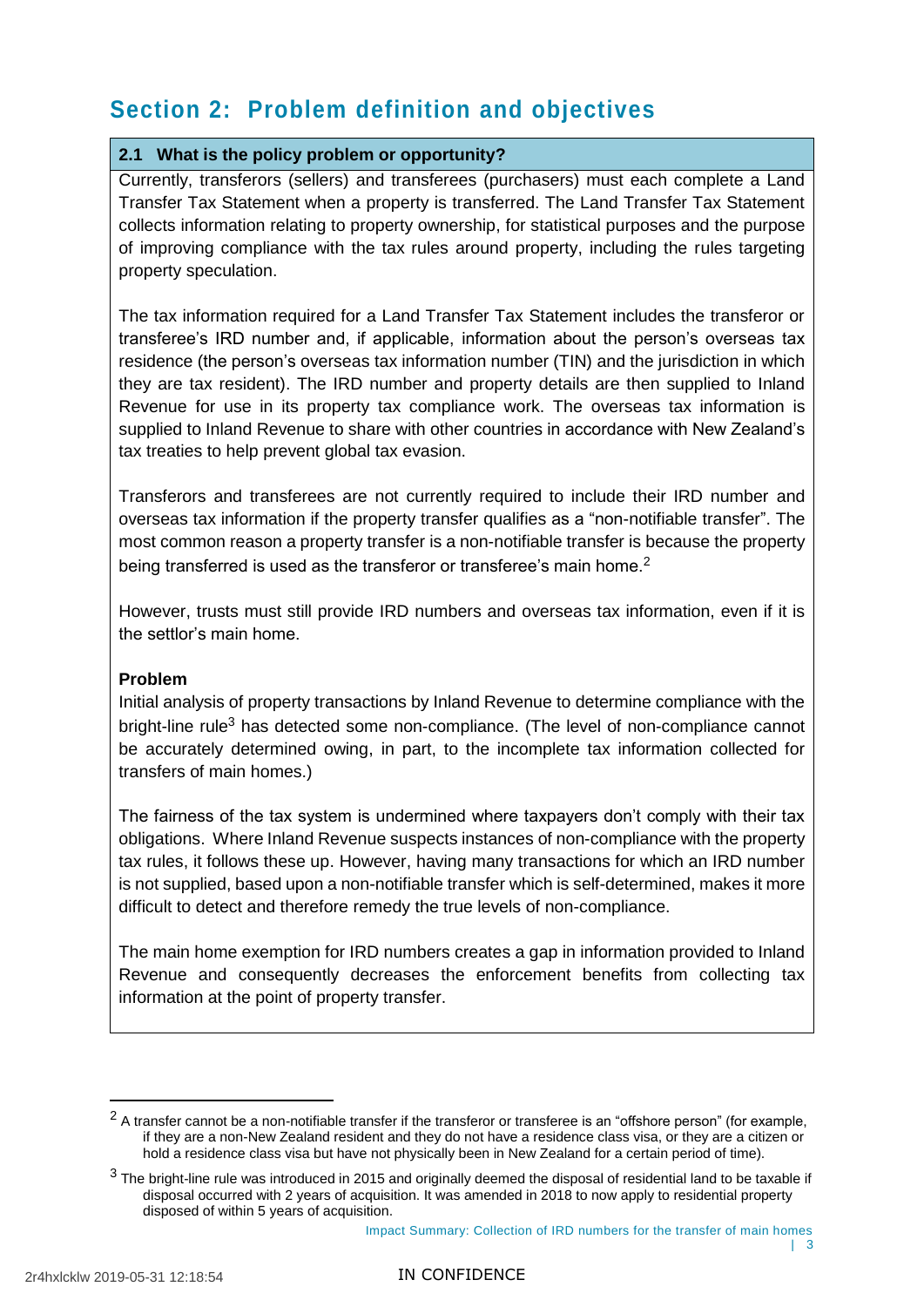The transfer of a property may be taxable even when a person acquired the property intending to use it as their main home. For example, the sale of these properties can be taxable if:

- The person changes their use of the property from being their main home to being an investment property or similar (and the sale is taxable under the bright-line test or other land-sale rules).
- The person engages in a regular pattern of selling main homes (for example, habitual renovators).

Not requiring IRD numbers for people's main homes means Inland Revenue does not have visibility of these situations and means Inland Revenue is unable to obtain a full picture around overall compliance with, and ability to enforce, the property tax rules.

The exemption from providing information about the person's overseas tax residence means that the current rules are not as effective as they could be at deterring global tax evasion. It is well known internationally that the provision of TINs generally in third party reporting has a strong deterrent effect on tax evasion.

### **2.2 Who is affected and how?**

The affected parties are property conveyancers and transferors and transferees of main homes. Property conveyancers would be required to include their clients' IRD numbers and any TINs on Land Transfer Tax Statements even if the property was or will be a client's main home. Transferees and transferors of main homes will need to ensure their IRD number and any TINs are provided to their property conveyancer.

### **2.3 Are there any constraints on the scope for decision making?**

Due to the timelines we have been only been able to undertake limited consultation with external stakeholders. Therefore, we are unable to consider additional options stakeholders may have raised before seeking a Cabinet decision on the proposal.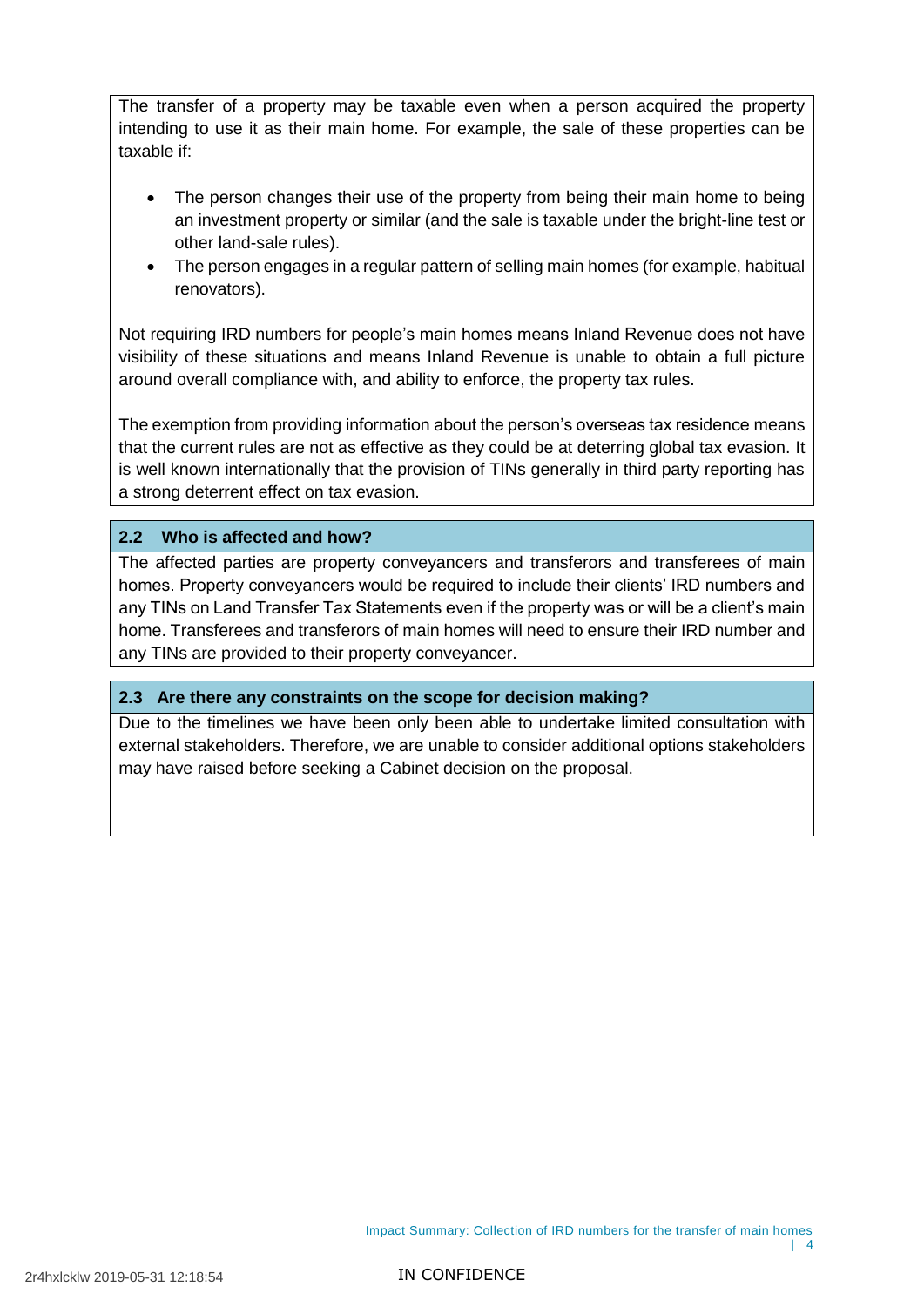# **Section 3: Options identification**

### **3.1 What options have been considered?**

The following criteria have been used to assess the options:

- Enforcement the option should increase the effective enforcement of current tax rules relating to property transactions and help prevent non-residents from evading foreign tax on their transfer of New Zealand property.
- Compliance costs the option should not unnecessarily increase compliance costs for property conveyancers and transferees and transferors of properties.
- Administration costs the option should not unnecessarily increase administration costs for LINZ and Inland Revenue.

### **Option 1: Status Quo**

Under the status quo, IRD numbers and overseas tax information (TINs and country of residence) are not required on the Land Transfer Tax Statement if the property was the transferor's main home or will be the transferee's main home.

### **Option 2: Require IRD numbers and TINs to be provided on the Land Transfer Tax Statement with an indicator of whether the property was or will be a main home (proposed option).**

Under this option, IRD numbers and TINs would be required to be provided on the Land Transfer Tax Statement even if the property was or will be a main home. Under this option, transferees and transferors of property would still need to indicate on the Land Transfer Tax Statement whether the property was or will be a main home. However, it is intended to re-draft this test to make it simpler to apply than the existing "main home test".

This option would be the best from an enforcement perspective. The provision of IRD numbers on all property transactions means Inland Revenue will have visibility of situations in which a transaction may be taxable despite involving a main home. Furthermore, the requirement to provide an IRD number on the Land Transfer Tax Statement for main homes may have a deterrent effect on people who may be considering tax evasion through property.

Requiring the provision of TINs when transferring main homes without exemptions will help to ensure that data provided to treaty partners is easily available to be matched to the correct person.

The retention of an indicator on the Land Transfer Tax Statement for whether a property is a main home would allow Inland Revenue to identify taxpayers who should be sent follow up information and correspondence advising of property tax rules and those who are unlikely to have tax obligations arising from the property transfer.

This option would result in a slight increase in compliance costs relative to the status quo as property conveyancers would need to obtain their client's IRD number and any TINs and include these on the Land Transfer Tax Statement even if the property is a main home.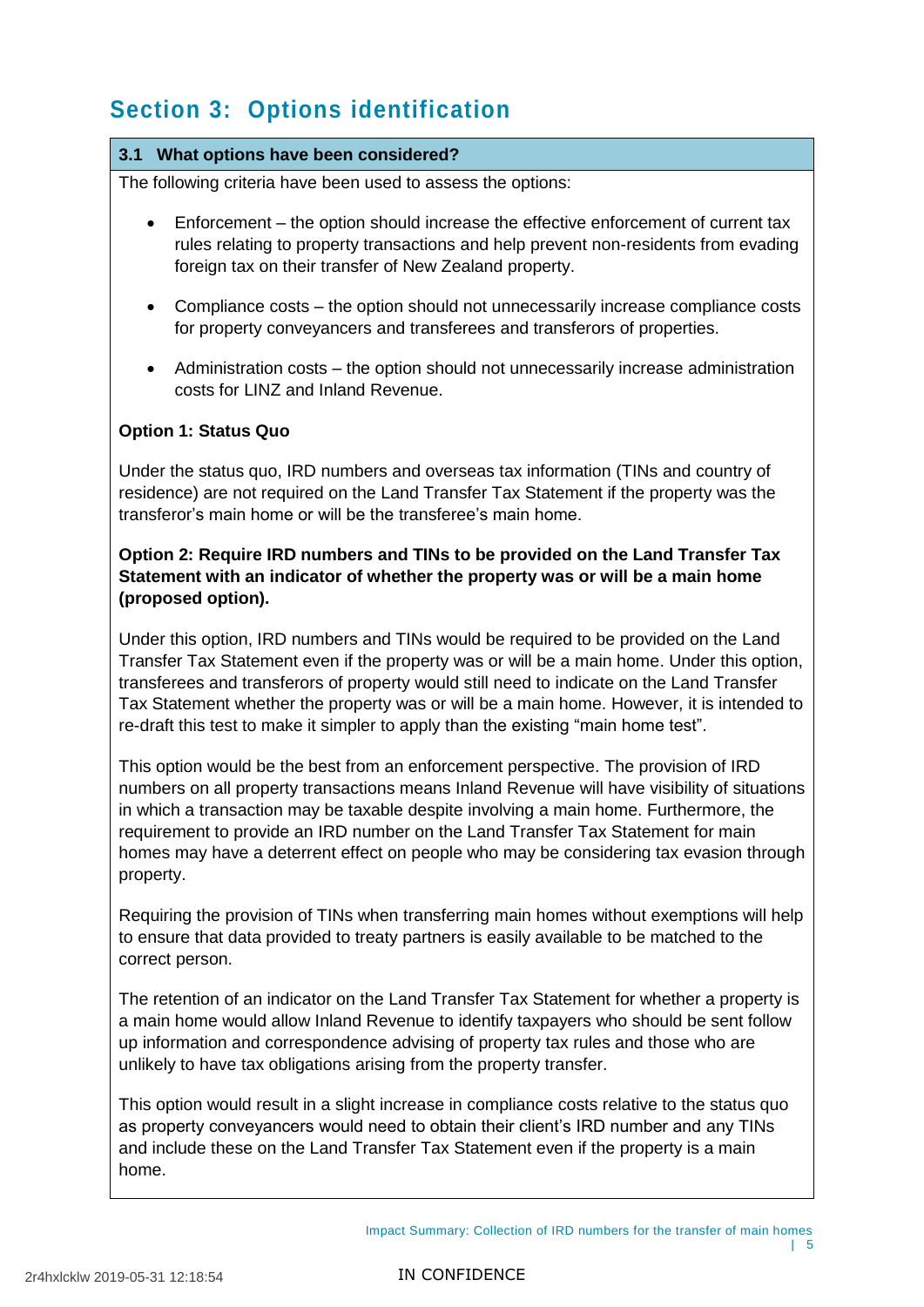The RIS that was prepared for the 2015 change commented in relation to this option that: "*The actual compliance costs likely to be imposed by the proposal have not been accurately determined, but are not expected to be high given that identity verification information is already supplied to LINZ. A conveyancer is likely to spend an additional 1-5 minutes entering information into Landonline, resulting in an additional cost of between \$4 and \$20 for purchaser and seller*." We do not have further information to suggest whether or not this assessment was correct.

In the year ended 30 June 2018 there were 179,178 property transfers. Since the Land Transfer Tax Statement was introduced until 28 February 2019 the main home exemption has been claimed by transferors 27% of the time and by transferees 37% of the time.

While this option would increase compliance costs for the 27% of transferors and 37% of transferees who claim the main home exemption (and their respective conveyancers), the provision of IRD numbers or overseas tax information is not an onerous compliance cost. We expect that the vast majority of individuals who own, or will own homes, will already have an IRD number, and be able to find it out relatively simply. Furthermore, the provision of IRD numbers is already required in many other situations such as when a person starts a new job, opens a bank account or switches KiwiSaver provider. Likewise, for homeowners who have a tax residence in another country, and who are not offshore persons, the provision of their TIN and country of tax residence is not expected to be an onerous compliance cost given that this information is now required in other circumstances when dealing with financial institutions (e.g. in order to open a New Zealand bank account).

However, there is a risk that as IRD numbers and overseas tax information would be required in more circumstances there may be an increase in instances of property transfers being held up owing to this information not being provided.

This option would result in a one-off increase in administration costs for Inland Revenue and LINZ compared to the status quo. These include updating relevant forms, changes to Landonline<sup>4</sup> and slight modifications to the data interface between LINZ and Inland Revenue. Inland Revenue may also need to make some minor system changes to enable more efficient use of the data for compliance purposes.

The increased volume of IRD numbers provided will have a corresponding increase on the manual work required by Inland Revenue to correct any IRD numbers provided in error (which may involve checking with the conveyancer).

The option may also result in some small one-off administration costs for Statistics New Zealand related to updating systems to handle the changes to the Land Transfer Tax Statement. Inland Revenue and Statistics New Zealand may also need to alter the interface used to transfer some additional or altered Land Transfer Tax Statement information.

The total increase in administration costs from this option is not expected to be significant.

**Option 3: Require IRD numbers and TINs to be provided on the Land Transfer Tax Statement with no indicator of whether the property was or will be a main home.**

 $\overline{a}$ 

<sup>&</sup>lt;sup>4</sup> Landonline is an online transaction centre where property professionals can securely search, lodge and update title dealings and survey data.

Impact Summary: Collection of IRD numbers for the transfer of main homes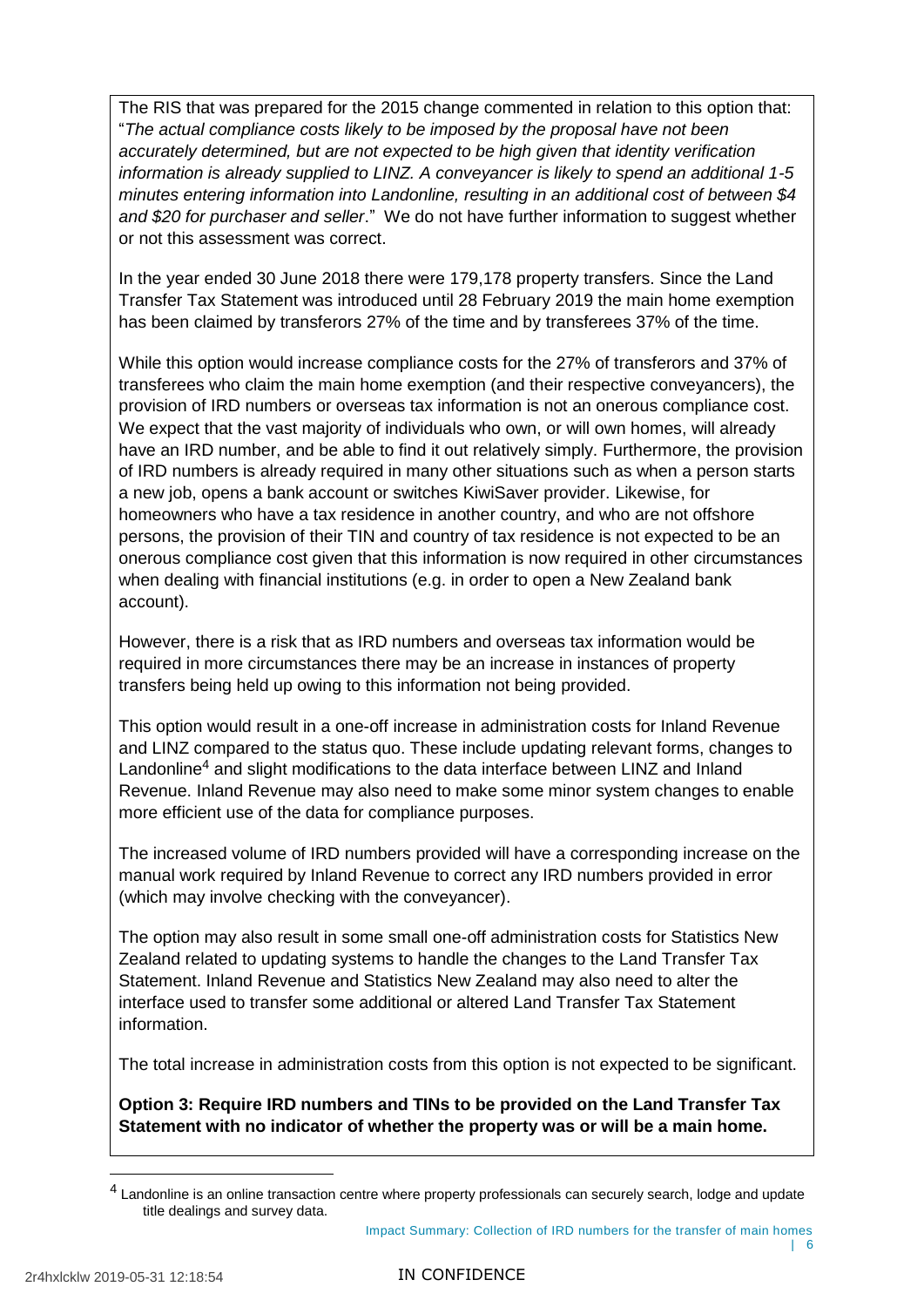Under this option, IRD numbers and TINs would be required to be provided on the Land Transfer Tax Statement even if the property was or will be a main home. However, unlike option 2, there would be no indicator on the form as to whether a property is or will be a main home.

While this option would likely be better from an enforcement perspective than the status quo, the lack of an indicator of whether a property was or will be a main home would make it difficult for Inland Revenue to distinguish between taxpayers who should be included in property compliance campaigns from those who are unlikely to have tax consequences under the property tax rules.

Like option 2, this option would result in a slight increase in compliance costs relative to the status quo as property conveyancers would need to obtain their client's IRD number and/or TIN and include this on the Land Transfer Tax Statement even if the property is a main home.

Where it is not clear whether a person's property is a main home, this option would likely reduce compliance costs slightly relative to the status quo as property conveyancers would not need to determine whether a property is a main home. While in many cases it will be obvious whether a property was or will be a main home, it can be difficult to determine in cases when a person owns multiple homes.

The administration costs of this option are comparable to option 2.

### **3.2 Which of these options is the proposed approach?**

The proposed approach is option 2 as it would best enhance the effective enforcement of current tax rules relating to property. While this option would increase compliance and administration costs relative to the status quo, these increases in costs are likely to be low and are justified by the improvements to Inland Revenue's enforcement of tax rules relating to property.

The proposed approach is generally aligned with the Government's expectations for the design of regulatory systems. However, there has been limited opportunity for affected parties to comment on the proposal before it is formally proposed.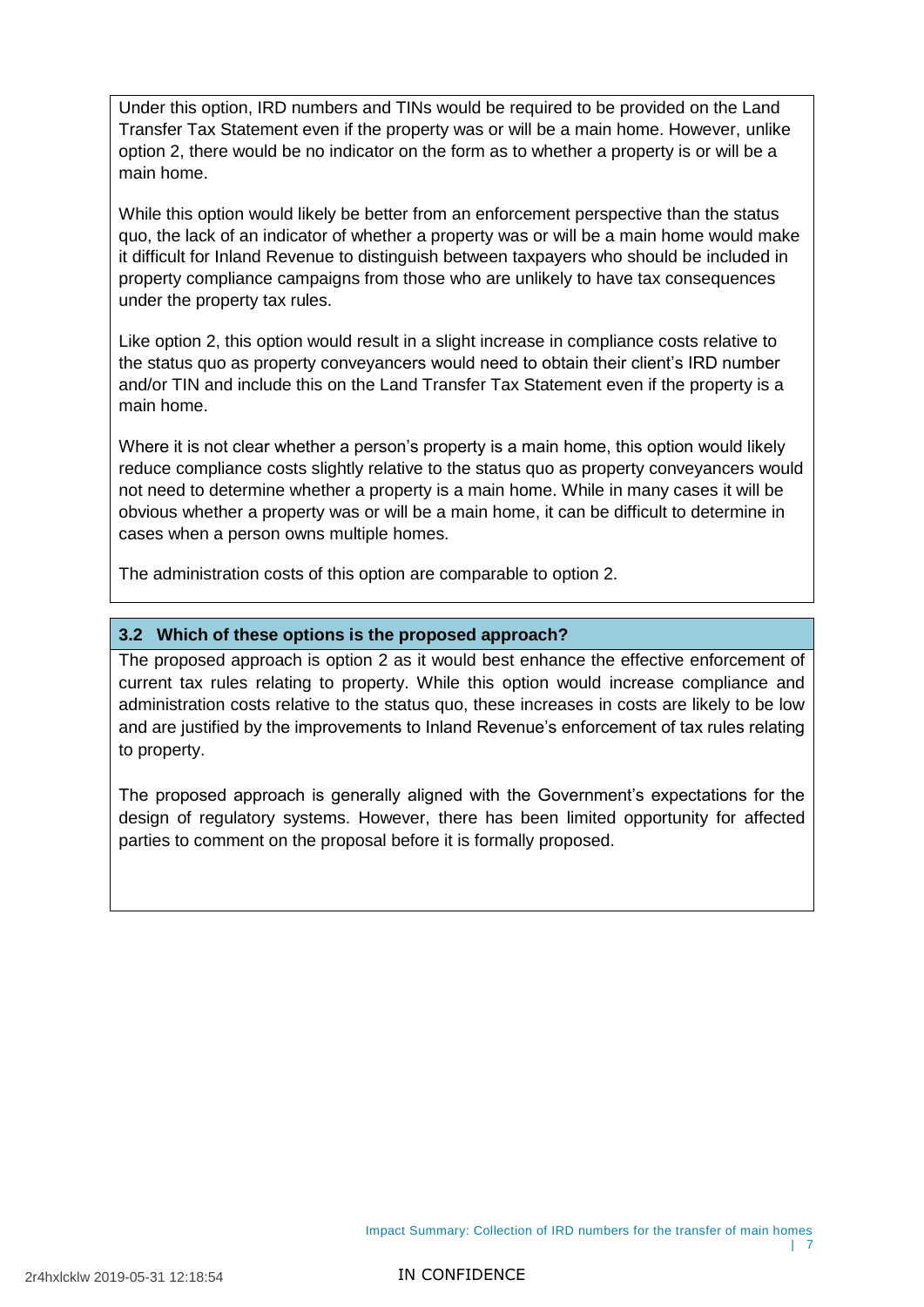# **Section 4: Impact Analysis (Proposed approach)**

## **4.1 Summary table of costs and benefits**

| <b>Affected parties</b><br><i>(identify)</i> | <b>Comment:</b> nature of cost or benefit (eq.<br>ongoing, one-off), evidence and<br>assumption (eg compliance rates), risks | <b>Impact</b><br>\$m present value, for<br>monetised impacts; high,<br>medium or low for non- |
|----------------------------------------------|------------------------------------------------------------------------------------------------------------------------------|-----------------------------------------------------------------------------------------------|
|                                              |                                                                                                                              | monetised impacts                                                                             |

| Additional costs of proposed approach, compared to taking no action |                                                                                                                                                                                                                                                                                                                                   |     |  |
|---------------------------------------------------------------------|-----------------------------------------------------------------------------------------------------------------------------------------------------------------------------------------------------------------------------------------------------------------------------------------------------------------------------------|-----|--|
| Regulated parties                                                   | Small increase in on-going compliance<br>costs for conveyancers and transferees<br>and transferors of main homes due to the<br>requirement to include tax information on<br>the Land Transfer Tax Statement even if<br>the property is a main home.                                                                               | Low |  |
| Regulators                                                          | Small one-off administration costs for<br>Inland Revenue and LINZ related to<br>updating forms, Landonline and the data<br>interface between LINZ and Inland<br>Revenue, Small one-off administration<br>costs for Statistics New Zealand related<br>to updating systems to handle changes<br>to the Land Transfer Tax Statement. | Low |  |
| Wider<br>government                                                 | N/A                                                                                                                                                                                                                                                                                                                               | N/A |  |
| Other parties                                                       | N/A                                                                                                                                                                                                                                                                                                                               | N/A |  |
| <b>Total Monetised</b><br>Cost                                      |                                                                                                                                                                                                                                                                                                                                   | N/A |  |
| Non-monetised<br>costs                                              |                                                                                                                                                                                                                                                                                                                                   | Low |  |

| Expected benefits of proposed approach, compared to taking no action |                                                                                                                                                                                |        |  |
|----------------------------------------------------------------------|--------------------------------------------------------------------------------------------------------------------------------------------------------------------------------|--------|--|
| <b>Regulated parties</b>                                             | N/A                                                                                                                                                                            | N/A    |  |
| Regulators                                                           | Increase in the quality of data provided to<br>Inland Revenue leading to an increase in<br>Inland Revenue's ability to enforce tax<br>rules relating to property transactions. | Medium |  |
| Wider<br>government                                                  | N/A                                                                                                                                                                            | N/A    |  |
| Other parties                                                        | Increased ability of overseas tax<br>authorities to detect evasion, deterrence<br>of tax evasion.                                                                              | Low    |  |
| <b>Total Monetised</b><br><b>Benefit</b>                             |                                                                                                                                                                                | N/A    |  |
| Non-monetised<br>benefits                                            |                                                                                                                                                                                | Medium |  |

Impact Summary: Collection of IRD numbers for the transfer of main homes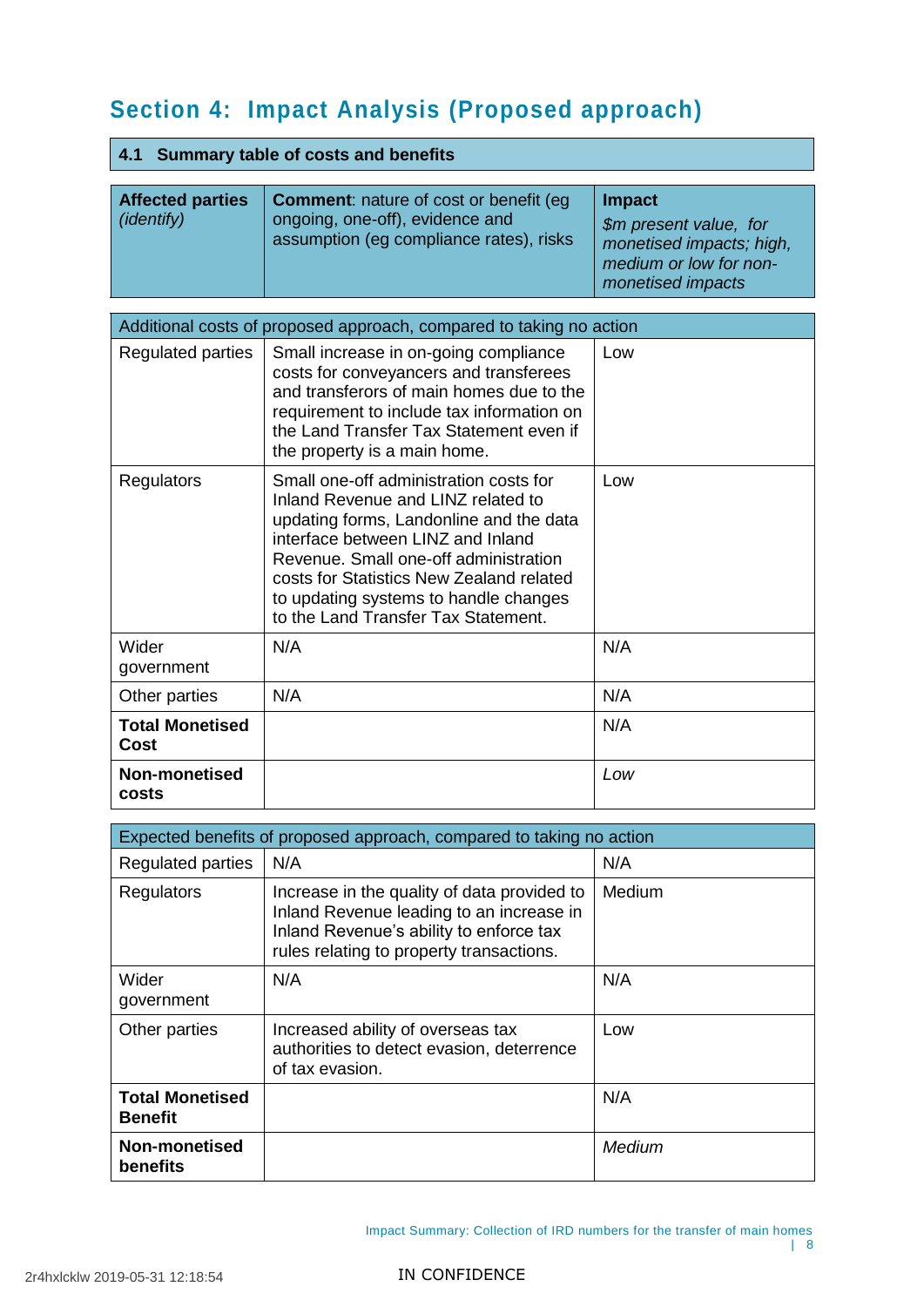### **4.2 What other impacts is this approach likely to have?**

There might be a small increase in the data quality available to Statistics New Zealand due to Inland Revenue's improved ability to verify data that has been provided. Acquiring IRD numbers for more transferors and transferees may also improve the ability for additional data to be linked to information gathered from Land Transfer Tax Statements to provide further statistical insights.

We do not anticipate that the proposed approach would have any other impacts.

# **Section 5: Stakeholder views**

### **5.1 What do stakeholders think about the problem and the proposed solution?**

The Government decided to implement the Tax Working Group's recommendation as soon as possible. Limited consultation on this proposal has been undertaken on the proposed approach owing to these timelines.

Feedback from stakeholders has been mixed but all acknowledged the rationale for removing the main home exemption.

One stakeholder commented that the proposal would be an improvement on the current process by moving towards a standardised approach for transfers. Another stakeholder commented that the proposal would provide Inland Revenue with richer data on which to enforce the brightline property rules.

One stakeholder noted that the current rules had bedded down and that there would be some compliance cost for conveyancing lawyers having to explain the change to clients who would now have to provide their IRD number. They commented that the increase in the number of IRD numbers received would also increase the compliance costs and time involved by Inland Revenue and lawyers to validate and correct any errors in the IRD numbers provided.

One stakeholder commented that given the proposal requires more people to provide IRD numbers, this process should be simplified as much as practicable. Two stakeholders also commented that it would be desirable to have the current forms streamlined.

A number of submissions were received when the requirement to provide IRD numbers to LINZ as part of the land registration process, but with an exemption for the main home, was being considered in 2015 by the Finance and Expenditure Select Committee (FEC). Several submitters to FEC commented that the exemption from providing IRD numbers and overseas tax information for transfers of main homes was problematic. Reasons for this lack of support were that it would increase complexity of the rules and reduce the usefulness of the information for Government. No submitters to the 2015 Bill expressed support for the exemption from providing tax information for transfers of main homes.

The proposed option would address those submitters' concerns that the exemption for transfers of main homes reduces the usefulness of the information for Government. It would address submitters' concerns around the complexity of the rules to some degree, as the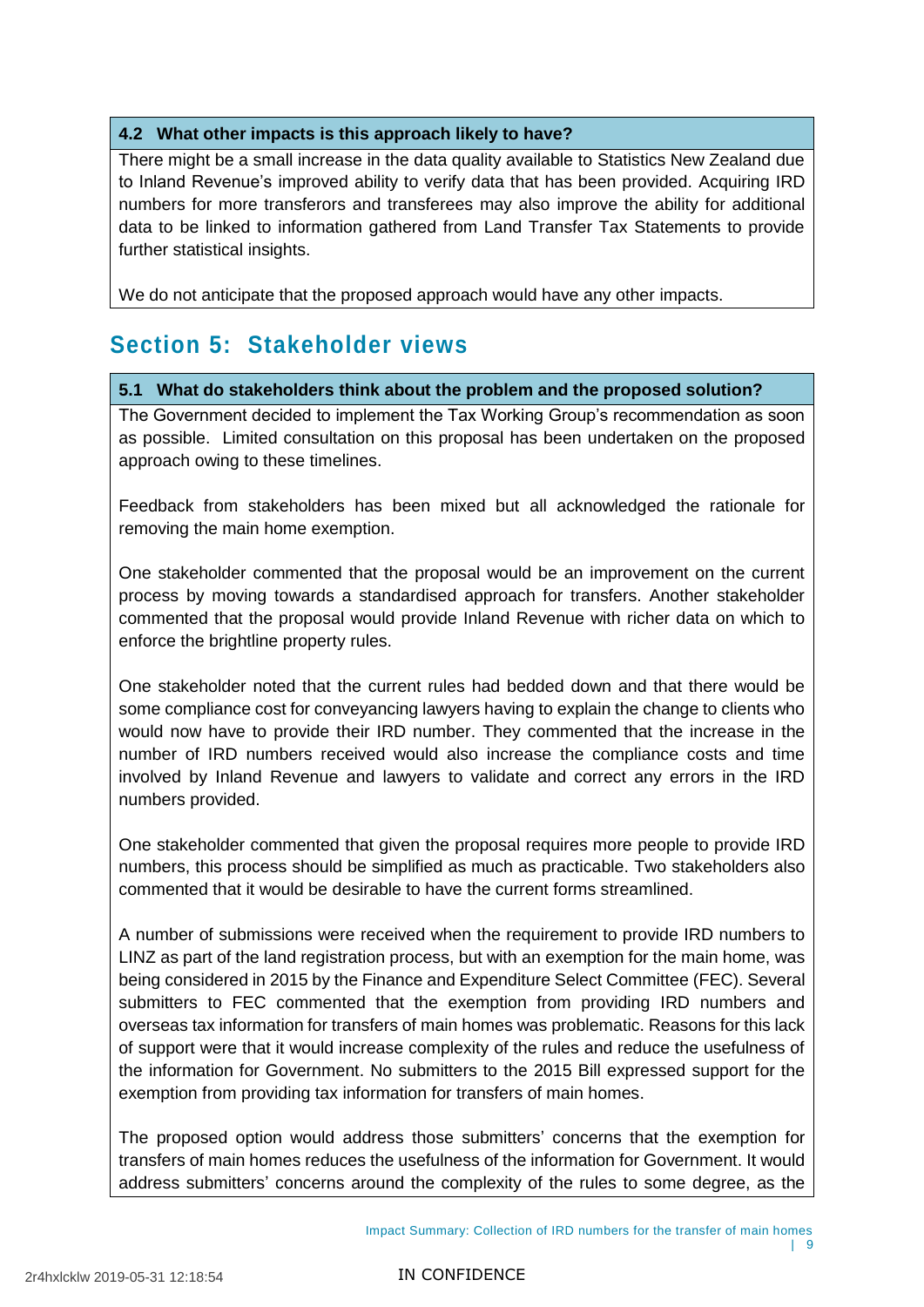main home indicator is intended to be less complex than the current question relating to whether a property is a main home.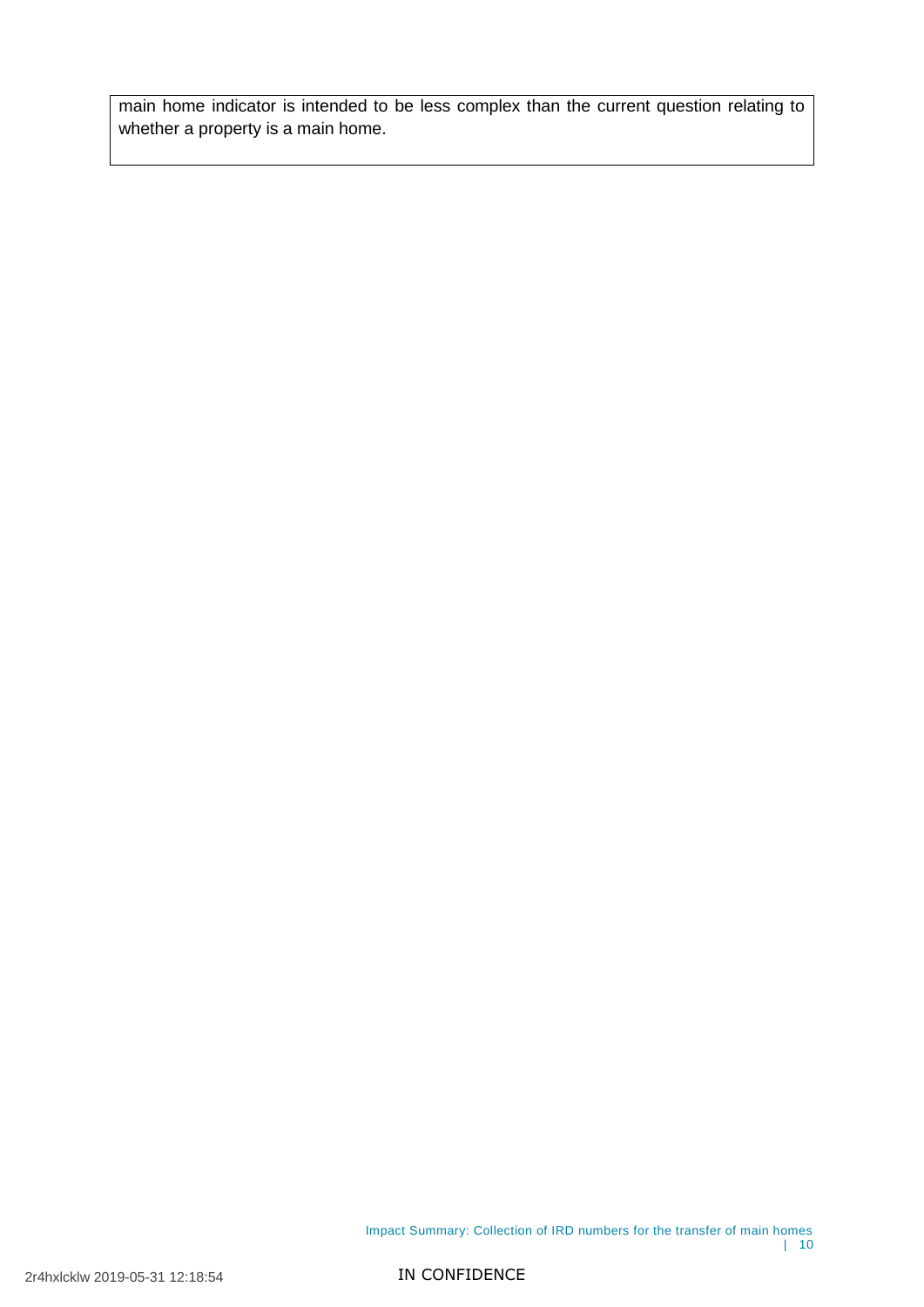# **Section 6: Implementation and operation**

### **6.1 How will the new arrangements be given effect?**

Following Cabinet approval of the proposed approach, the required amendments to the Land Transfer Act 2017 will be drafted for inclusion as a Supplementary Order Paper to the Taxation (Annual Rates for 2019-20, GST Offshore Supplier Registration, and Remedial Matters) Bill at the Committee of the whole House stage. The amendments to the Land Transfer Act 2017 would have a commencement date of 1 January 2020.

The proposed option would require new forms to be developed in consultation with key stakeholders and for the required changes to be made in Landonline.

Transitional provisions would be necessary to allow for contracts that have been entered into but not settled at commencement. People will have contracted on the basis of the rules at the time of signing and there is the potential for the legislative amendments to affect existing contracts and therefore impose unexpected compliance costs if transitional provisions are not enacted. The transitional provisions in Schedule 1AA of the Land Transfer Amendment Act 2015 (which introduced the Land Transfer Tax Statements) could serve as a model. For example, it could provide that transfers entered into on or before 1 January 2020 and registered before 1 July 2020 are still eligible for the exemption from providing IRD numbers and overseas tax information for transfers of main homes.

Slight modifications would need to be made to the current LINZ/Inland Revenue data interface to reflect the proposed changes in the data being collected. Inland Revenue may also need to make some minor system changes to enable more efficient use of the data for compliance purposes. However, these changes are not expected to be significant.

# **Section 7: Monitoring, evaluation and review**

### **7.1 How will the impact of the new arrangements be monitored?**

Inland Revenue will monitor the outcomes to confirm that they match the policy objectives.

Monitoring the impact of the new arrangements will be done through assessing how the additional data collected assists with the effective enforcement of the tax rules relating to property.

### **7.2 When and how will the new arrangements be reviewed?**

Officials from Inland Revenue expect that, once the proposals are enacted, affected stakeholders will raise with them and/or LINZ any concerns they have with how the rules are working in practice. Any necessary changes identified as a result could be considered for addition to the Government's tax policy work programme.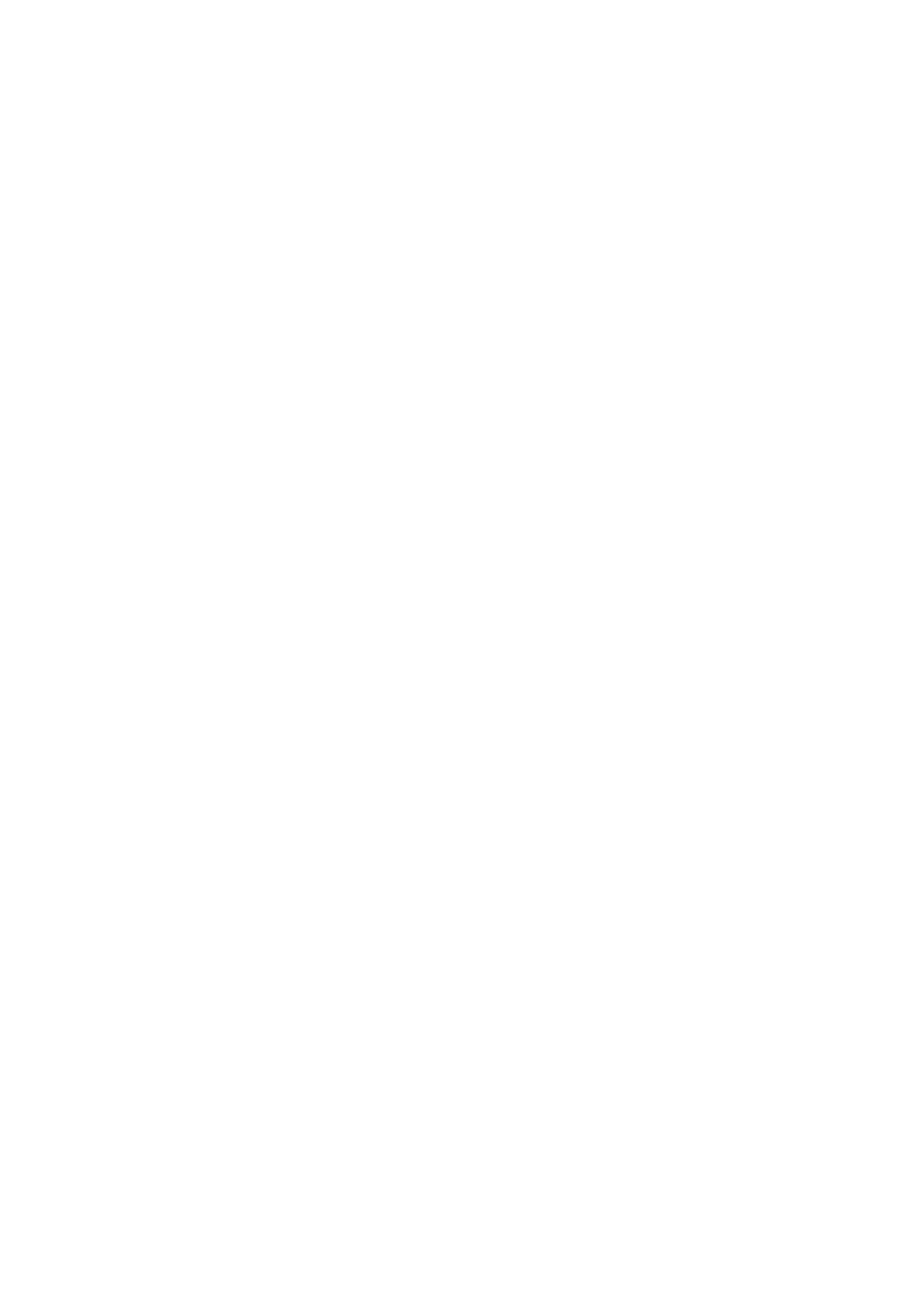**4.**

<span id="page-28-0"></span>

# **Cabinet Economic Development Committee**

# **Minute of Decision**

 *This document contains information for the New Zealand Cabinet. It must be treated in confidence and handled in accordance with any security classification, or other endorsement. The information can only be released, including under the Official Information Act 1982, by persons with the appropriate authority.* 

## **Collection of IRD Numbers for the Transfer of Main Homes**

**Portfolio Revenue** 

On 22 May 2019, the Cabinet Economic Development Committee:

- 1 **noted** that the Land Transfer Act 2017 contains tax statement requirements, which must be completed by both transferors and transferees when land is transferred;
- 2 **noted** that the Tax Working Group recommended the disclosure of IRD numbers as part of the tax statement when the transfer involves a main home;
- 3 **a reed** to remove the exemption from providing a person's IRD number and, if applicable, any tax identification numbers (and jurisdiction of tax residence) when the transfer of property relates to the person's main home;
- 4 **a reed** to retain an indicator on the Land Transfer Tax Statement to identify where it is a person's main home;
- 5 **a reed** that the amendments giving effect to the proposals in paragraphs 3 and 4 above come into effect from 1 January 2020;
- 6 **a reed** to a transitional provision to address situations where transfers have been entered into on the basis of the current requirements;
- 7 **agreed** that the above proposals be included in a Supplementary Order Paper to the Taxation (Annual Rates for 2019-20, GST Offshore Supplier Registration, and Remedial Matters) Bill at the Committee of the whole House stage.

Janine Harvey Committee Secretary

 **Hard-copy distribution: (see over)**